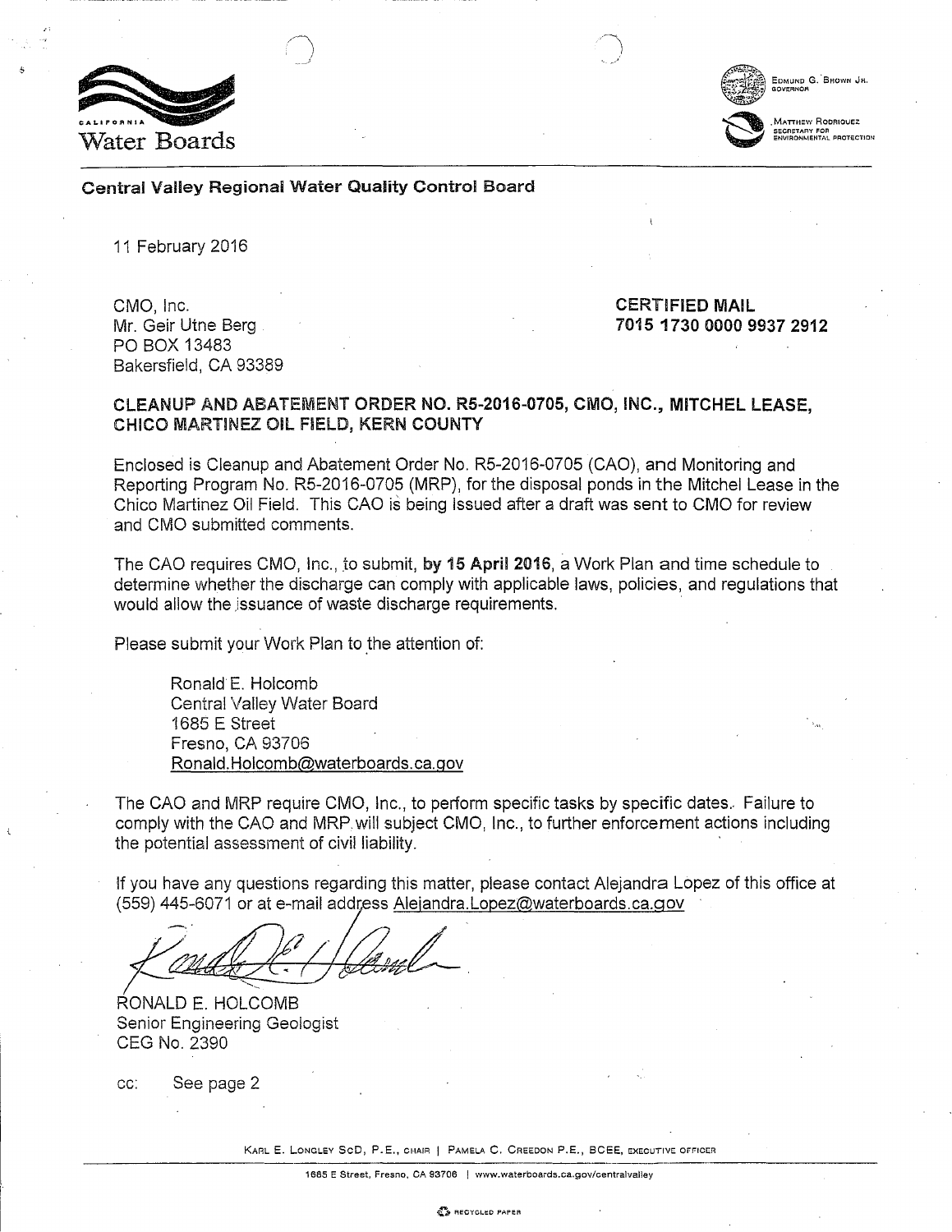cc: Julie Macedo, Office of Enforcement, State Water Resources Control Board Patrck Pulupa, Office of Chief Counsel, State Water Resources Control Board John Borkovich. Division of Water Quality, State Water Resources Control Board Jon Welmer, Jeffer Mangels Butler & Mitchell LLP, Twp Embarcadero Center, 5<sup>th</sup> Floor, San Francisco, CA 94111-3813 (and via email: jwelmer@jmbm.com)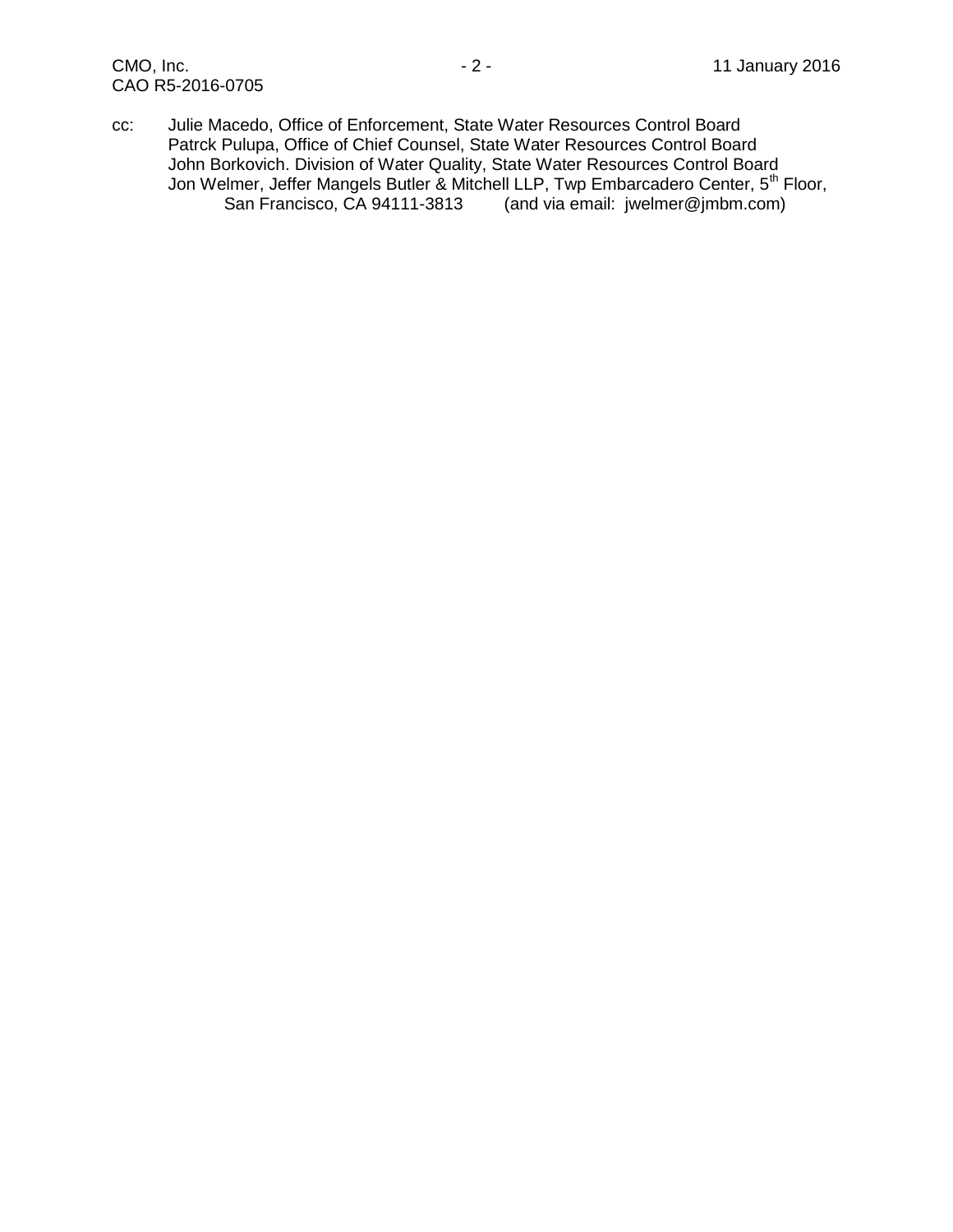# **CALIFORNIA REGIONAL WATER QUALITY CONTROL BOARD CENTRAL VALLEY REGION**

# **CLEANUP AND ABATEMENT ORDER NO. R5-2016-0705 CMO, INC. MITCHEL LEASE CHICO-MARTINEZ OIL FIELD, KERN COUNTY**

The California Regional Water Quality Control Board, Central Valley Region (hereafter Central Valley Water Board), finds that:

- 1. CMO, Inc. (hereinafter Discharger), operates the Mitchel Lease, a petroleum production wastewater discharge facility in the Chico-Martinez Oil Field (hereinafter Facility). The Facility is located in Bakersfield in the southeast quarter of Section 35, T28S, R20E, MDB&M.
- 2. The Facility contains three unlined surface impoundments (ponds). Wastewater is separated from the extracted crude oil. The wastewater can be recycled for enhanced oil recovery (EOR) steam injection activities, disposed of to two injection wells, or disposed of to the unlined ponds. Wastewater is discharged to the unlined ponds for percolation and evaporation. The three ponds flow in series. Pond #2 and #3 receive overflow from pond #1. Pond #1 dimensions are 100 feet long by 95 feet wide by 16 feet deep. Pond #2 dimensions are 95 feet long by 45 feet wide by 9 feet deep. Pond #3 dimensions are 190 feet long by 140 feet wide by 16 feet deep.
- 3. The Discharger submitted an incomplete Report of Waste Discharge (RWD) on 15 April 2014. The Discharger has not submitted the filing fee or additional documents for the submitted RWD. The Mitchel Lease is not regulated by Waste Discharge Requirements (WDRs) for the discharge of petroleum production wastewaters.
- 4. This Order contains a time schedule to achieve compliance with the California Water Code (Water Code) and the *Water Quality Control Plan for the Tulare Lake Basin Second Edition, Revised January 2004* (Basin Plan), and requires that by 31 December 2016, the Discharger demonstrate that the discharge to these ponds can comply with the applicable laws, policies, and regulations or the discharge will have to cease by that date.
- 5. The Basin Plan designates beneficial uses, establishes water quality objectives, and contains implementation plans and policies for all waters of the Basin.
- 6. The Basin Plan sets forth the following specific waste constituent limits for discharges of oil field wastewater to unlined ponds overlying groundwater with existing and future probable beneficial uses which are:

| Constituent                   | Limitation | Units                               |
|-------------------------------|------------|-------------------------------------|
| Electrical Conductivity (EC): | 1000       | micromhos per centimeter (umhos/cm) |
| Chloride:                     | 200        | milligrams per liter (mg/L)         |
| Boron:                        |            | mg/L                                |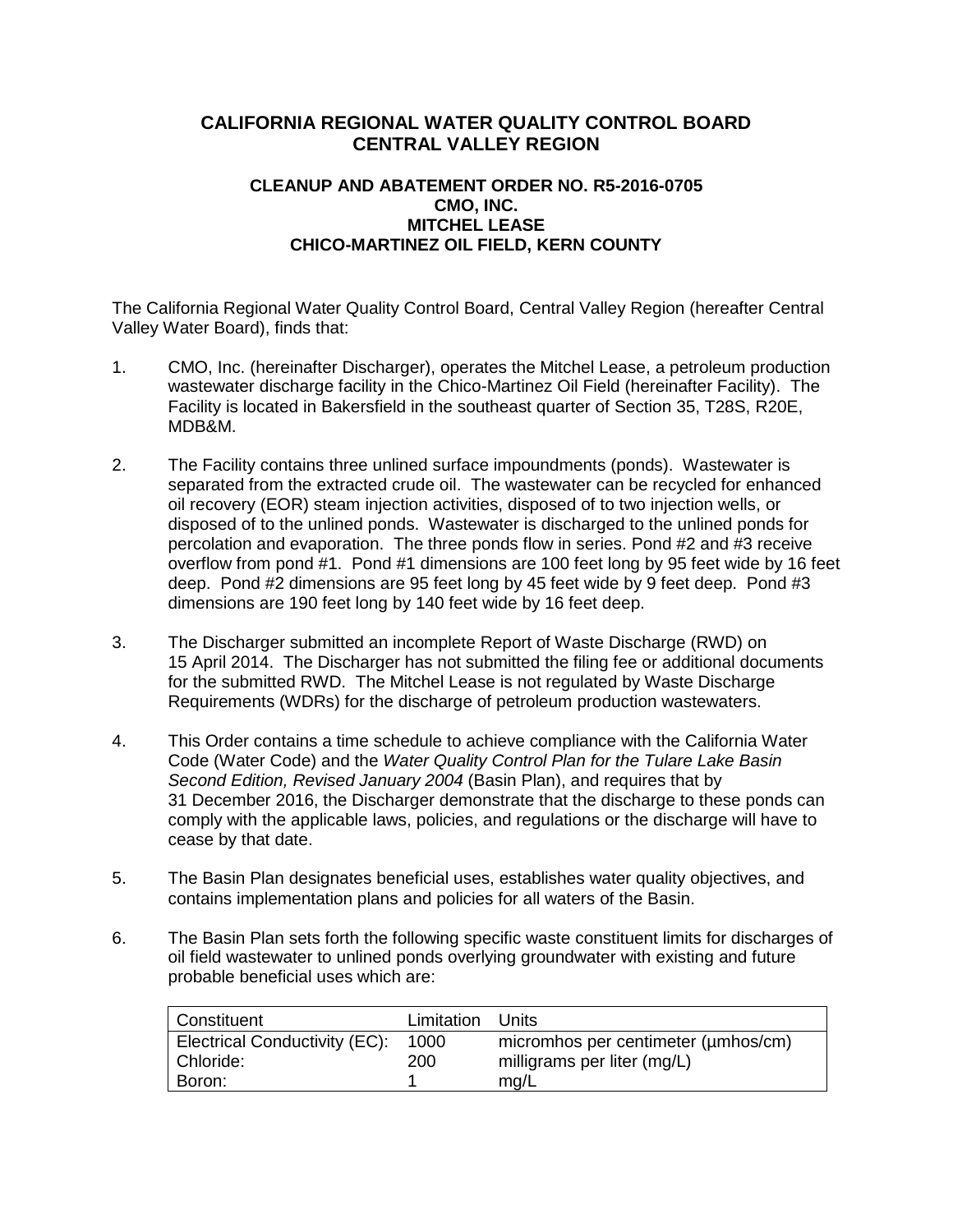$\overline{a}$ 

- 7. The Basin Plan allows discharges of oil field wastewater that exceed the above maximum salinity limits to unlined ponds, stream channels, or surface waters if the Discharger successfully demonstrates to the Central Valley Water Board in a public hearing that the proposed discharge will not substantially affect water quality nor cause a violation of water quality objectives. CMO, Inc. has not made such a demonstration.
- 8. Facility surface drainage is to the northeast. The Facility is located in the Antelope Plain Hydrologic Area (558.60), part of the South Valley Floor Hydrologic Unit, of the Tulare Lake Basin. The designated beneficial uses of Valley Floor Waters, as specified in the Basin Plan, are agricultural supply; industrial service and process supply; water contact and non-contact water recreation; warm fresh water habitat; wildlife habitat; preservation of rare, threatened and endangered species; and groundwater recharge.
- 9. The Facility is in the Kern County Basin Hydrologic Unit, Detailed Analysis Unit (DAU) 259. The designated beneficial uses of the groundwater, as specified in the Basin Plan for DAU 259 are municipal and domestic water supply, agricultural supply, industrial service supply, and water contact recreation supply.
- 10. On 27 February 2014 and on 4 March 2015, the Central Valley Water Board issued a Notice of Violation (NOV) to the Discharger for the Facility. The NOVs were the result of two separate inspections conducted on 11 February 2014 and 18 December 2014 respectively. The NOVs alleged that the wastewater discharge to the ponds was in violation of Section 13260 of the California Water Code for failing to submit a Report of Waste Discharge. Discharging waste that could affect the quality of waters of the State without obtaining WDRs is a violation of Sections 13260 and 13264 of the California Water Code.
- 11. On 2 April 2014, the Central Valley Water Board issued a 13267 Order to the Discharger for the Facility. The Order required submittal of a technical report by 16 May 2014. On 13 May 2014, the Discharger submitted a 13267 Order technical report response.
- 12. This Cleanup and Abatement Order is based upon: 1) Chapter 5, Enforcement and Implementation commencing with section 13300, of the Porter-Cologne Water Quality Control Act (Water Code Division 7, commencing with section 13000); 2) Water Code section 13267<sup>1</sup>, Investigations; inspections, Chapter 4, Regional Water Quality Control; 3) all applicable provisions of the Basin Plan including beneficial uses, water quality objectives, and implementation plans; 4) California State Water Resources Control Board (State Water Board) Resolution No. 68-16 (*Statement of Policy with Respect to*

<sup>&</sup>lt;sup>1</sup> Water Code section 13267, subdivision (b)(1) states: "In conducting an investigation specified in subdivision (a), the regional board may require that any person who has discharged, discharges, or is suspected of having discharged or discharging, or who proposes to discharge waste within its region, or any citizen or domiciliary, or political agency or entity of this state who has discharged, discharges, or is suspected of having discharged or discharging, or who proposes to discharge, waste outside of its region that could affect the quality of waters within its region shall furnish, under penalty of perjury, technical or monitoring program reports which the regional board requires. The burden, including costs, of these reports shall bear a reasonable relationship to the need for the report and the benefits to be obtained from the reports. In requiring those reports, the regional board shall provide the person with a written explanation with regard to the need for the reports, and shall identify the evidence that supports requiring that person to provide the reports."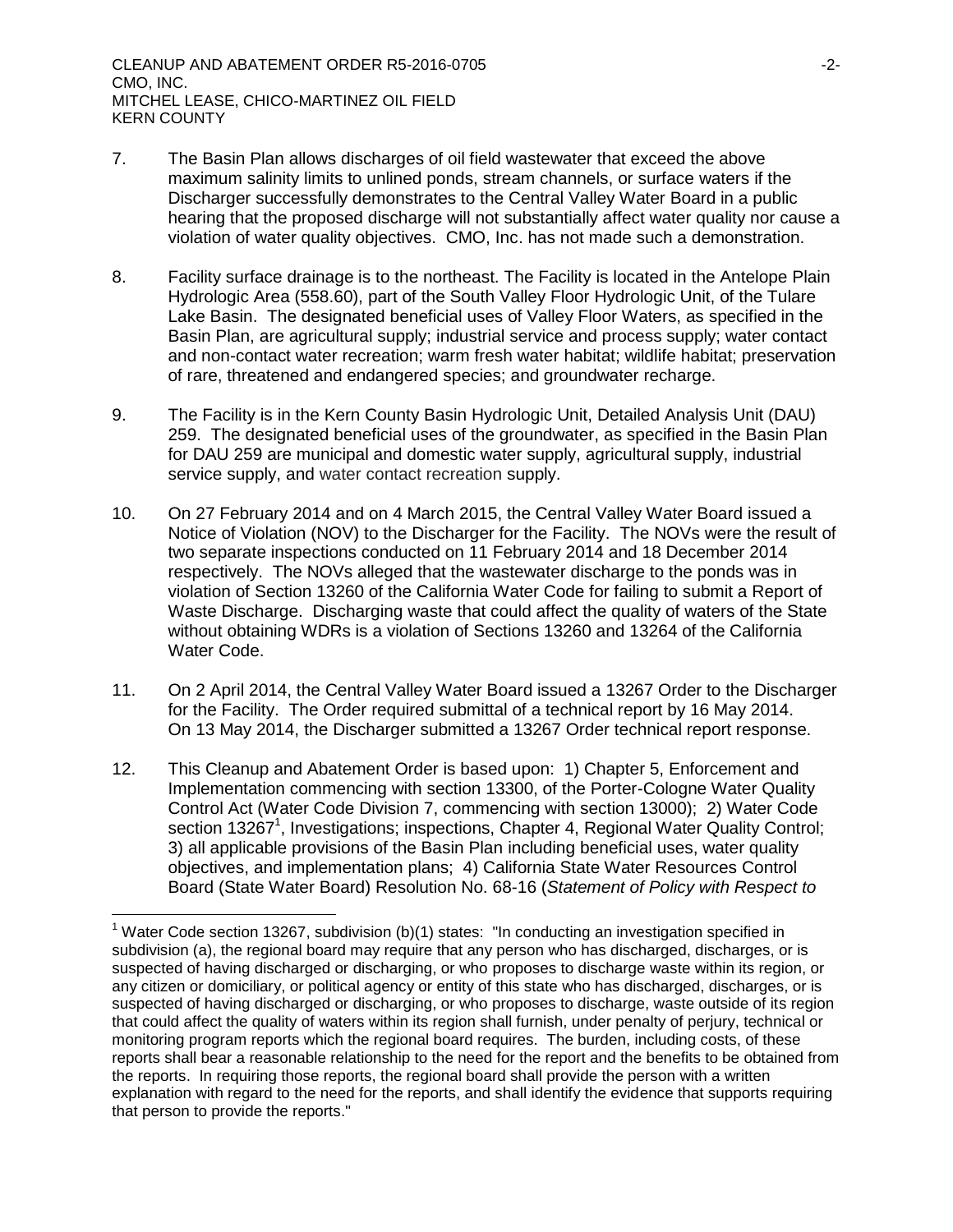*Maintaining High Quality of Waters in California*); 5) State Water Board Resolution No. 92-49 (*Policies and Procedures for Investigation and Cleanup and Abatement of Discharges Under Water Code section 13304*); and 6) all other applicable legal authority.

- 13. Certain regulations in the California Code of Regulations (CCR), title 14 concerning well stimulation treatment went into effect on 1 July 2015.
- 14. CCR title 14, section 1761(a) defines well stimulation treatment as treatment of a well designed to enhance oil and gas production or recovery by increasing the permeability of the formation. Examples of well stimulation treatments include hydraulic fracturing, acid fracturing, and acid matrix stimulation. Well stimulation treatment does not include routine well cleanout work; routine well maintenance; routine treatment for the purpose of removal of formation damage due to drilling; bottom hole pressure surveys; routine activities that do not affect the integrity of the well or the formation; the removal of scale or precipitate from the perforations, casing, or tubing; a gravel pack treatment that does not exceed the formation fracture gradient; or a treatment that involves emplacing acid in a well and that uses a volume of fluid that is less than the Acid Volume Threshold for the operation and is below the formation fracture gradient.
- 15. CCR, title 14, section 1786(a) states that operators shall not store well stimulation treatment fluids, including produced water from a well that has undergone well stimulation treatment, in sumps or pits.
- 16. Pursuant to Senate Bill 4 (Pavley 2013), the California Natural Resources Agency commissioned the California Council on Science and Technology (CCST) to conduct an independent scientific assessment of well stimulation treatments, including hydraulic fracturing, in California. CCST's assessment concluded that produced water from stimulated wells will contain well stimulation chemicals or their reaction by-products and that reuse of produced water for irrigation of crops could be a mechanism for release of well stimulation chemicals to the environment.
- 17. Pressurized placement of sand or gravel filter packs using pressurized high viscosity fluids (commonly called frac-packing) is a practice that may not meet the strict definition of well stimulation under CCR, title 14, but that employs similar chemicals or their reaction byproducts as those associated with well stimulation activities. Thus discharge of produced water from frac-packed wells may also provide a mechanism for release of those chemicals to the environment. The CCR amendments are independent prohibitions on certain oil production waste disposal practices, in addition to the Water Code authority.
- 18. Section 13304(a) of the Water Code provides that:

*A person who has discharged or discharges waste into the waters of this state in violation of any waste discharge requirement or other order or prohibition issued by a regional board or the state board, or who has caused or permitted, causes or permits, or threatens to cause or permit any waste to be discharged or deposited where it is, or probably will be, discharged into the waters of the state and creates, or threatens to create, a condition of pollution or nuisance, shall upon order of the*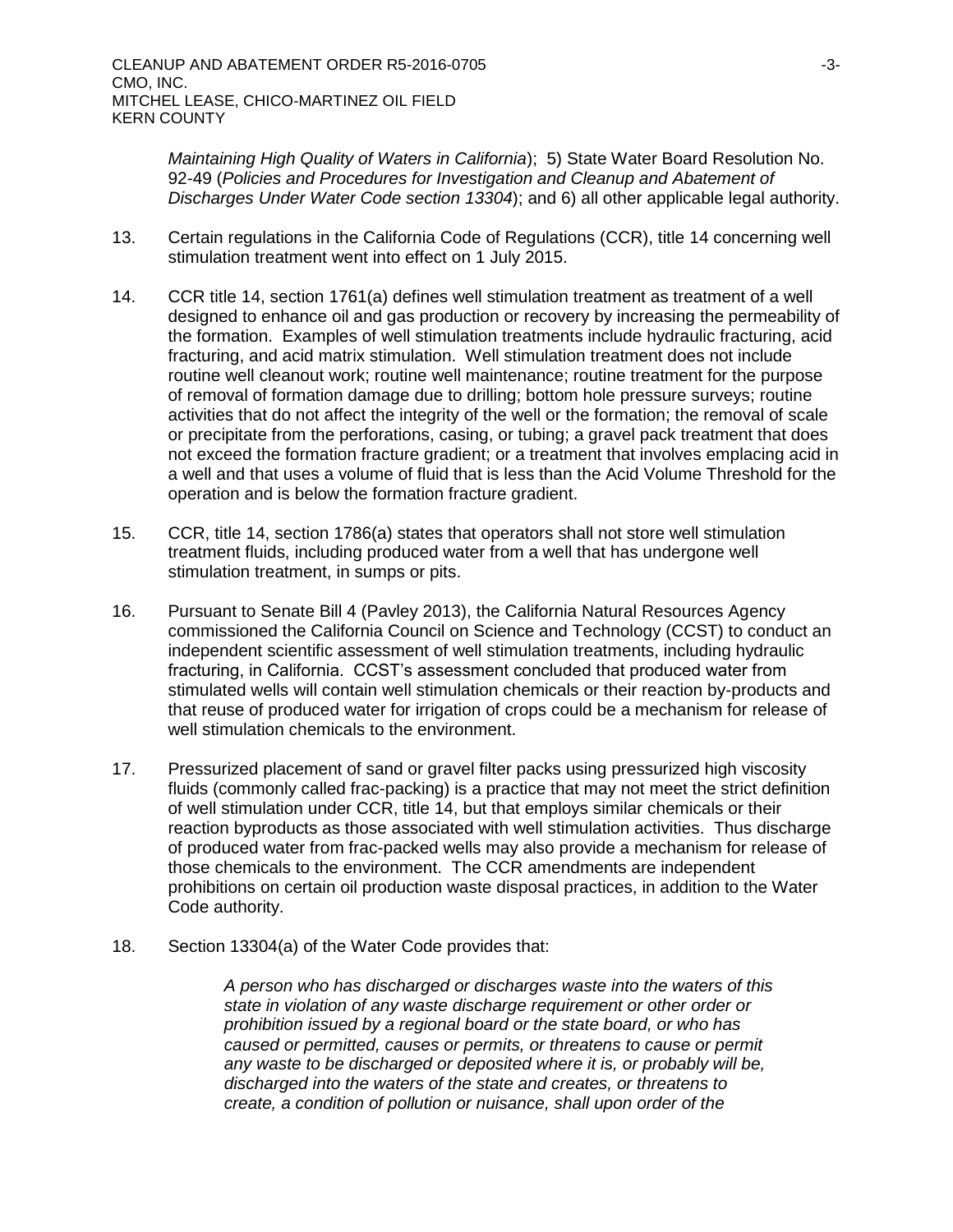*regional board, clean up the waste or abate the effects of the waste, or, in the case of threatened pollution or nuisance, take other necessary remedial action, including, but not limited to, overseeing cleanup and abatement efforts. A cleanup and abatement order issued by the state board or a regional board may require the provision of, or payment for, uninterrupted replacement water service, which may include wellhead treatment, to each affected public water supplier or private well owner. Upon failure of any person to comply with the cleanup or abatement order, the Attorney General, at the request of the board, shall petition the superior court for that county for the issuance of an injunction requiring the person to comply with the order. In the suit, the court shall have jurisdiction to grant a prohibitory or mandatory injunction, either preliminary or permanent, as the facts may warrant.*

- 19. Oil field produced water can contain elevated concentrations of general minerals (especially total dissolved solids and chloride), metals (i.e., arsenic), trace elements (i.e., boron, strontium, thallium, lithium, etc.), petroleum hydrocarbons, polynuclear aromatic hydrocarbons (PAHs), volatile organic compounds (VOCs, i.e., benzene, toluene, ethylbenzene, and xylenes [BTEX]), and radionuclides. The unauthorized discharge of waste containing oil field waste constituents to ground and/or groundwater creates, or threatens to create, a condition of pollution in groundwater, and may result in the degradation of water quality.
- 20. Lands surrounding the Facility are used for oil field production and light cattle grazing. A public school is located approximately 1.3 miles east of the Facility.
- 21. In 2011, the Discharger drilled two water test wells (#1 and #2). Well #1 is dry and was drilled to a total depth of 440 feet below ground surface (bgs). Well #2 is located approximately 4,292 feet northeast from the ponds within the Lease Facility, is drilled to a total depth of 453 feet bgs, and contains tree screen intervals (80 to 220, 260 to 300, and 400 to 460 feet bgs). The production zone in well #2 is unknown.
	- a. A Formation groundwater sample was collected from groundwater well #2 by Walter Berglund (Zalco Laboratories, Inc.) on 27 May 2011. The analytical results submitted to the Department Of Oil Gas and Geothermal Resources (DOGGR) on 20 January 2014 were:

| Constituent | Concentration | Units    |
|-------------|---------------|----------|
| TDS:        | 710           | mq/L     |
| EC:         | 1,200         | umhos/cm |
| Chloride:   | 150           | mg/L     |
| Boron:      | 1.3           | mg/L     |

Aquifer A is contained within the Tulare Formation. The data submitted to DOGGR appears to be from "Aquifer A" and is estimated at a depth of 60 to 180 feet bgs. Groundwater contained within the Tulare Formation (aka "Aquifer A") would meet U.S. EPA secondary drinking water standards for TDS and chloride, and could be suitable for Municipal & Agricultural beneficial uses. Continued percolation of wastewater may pose a threat to "Aquifer A" groundwater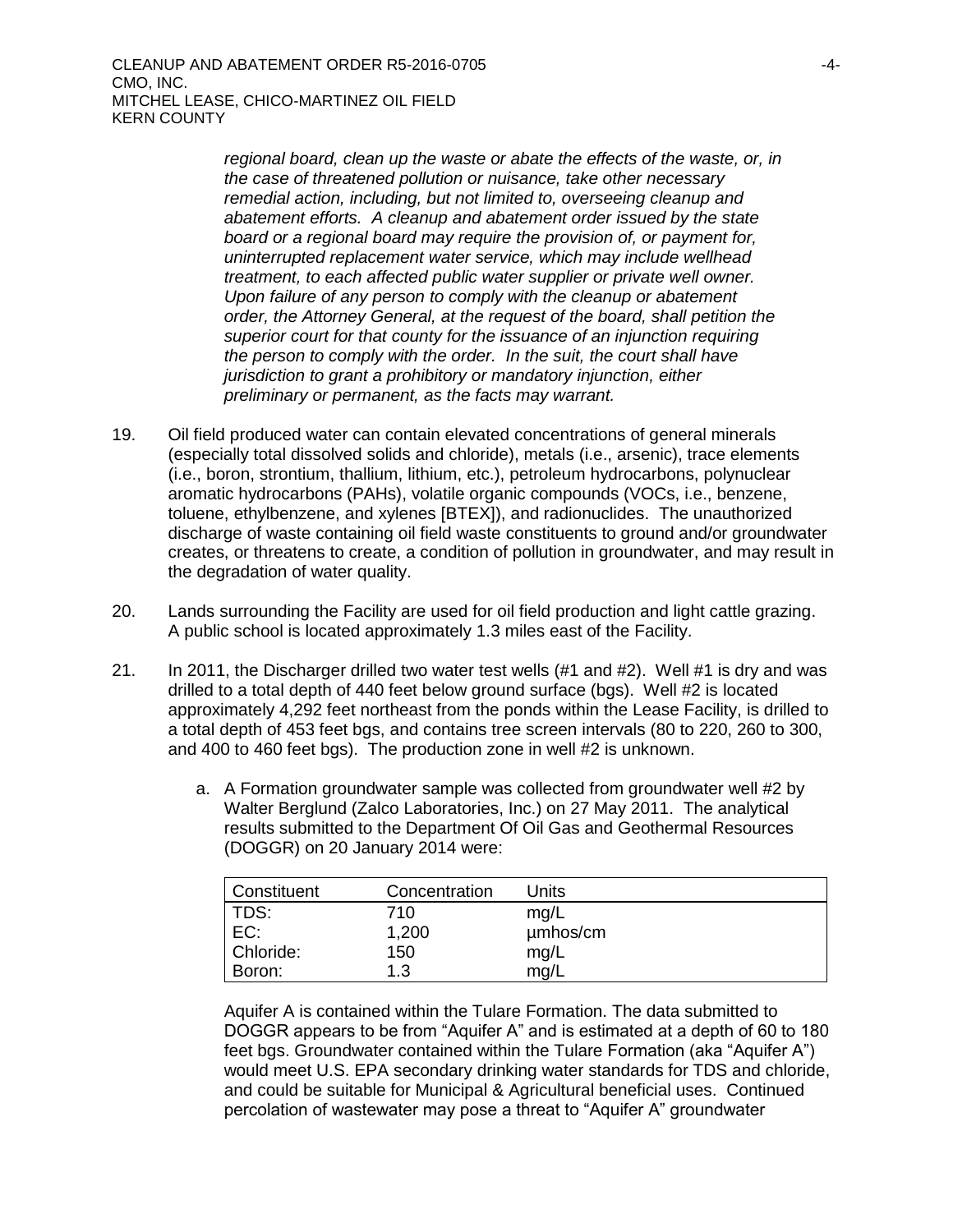b. On 28 April 2014 groundwater well #2 was sampled by CMO/Envirotech. The measured groundwater level in the well was 384.54 feet bgs. The analytical results were:

| Constituent | Concentration | Units    |
|-------------|---------------|----------|
| TDS:        | 3,420         | mg/L     |
| EC:         | 4,900         | umhos/cm |
| Chloride:   | 1,000         | mg/L     |
| Boron:      | 15.4          | mq/L     |

22. A wastewater sample was collected by Zalco Laboratories, Inc. on 3 March 2011 (from pond #1 or #2). The analytical results were:

| ∣ Constituent | Concentration | Units    |
|---------------|---------------|----------|
| EC:           | 21,000        | µmbos/cm |
| Chloride:     | 6,300         | mg/L     |
| Boron:        | 64            | mg/L     |

A wastewater sample was collected by Staff during an inspection from ponded water on the ground surface which had been discharged by a vacuum truck on lease roads on 11 February 2014. The analytical results were:

| Constituent | Concentration | Units    |
|-------------|---------------|----------|
| EC:         | 7,200         | umhos/cm |
| TDS:        | 4,300         | mg/L     |
| Chloride:   | 1,400         | mg/L     |
| Boron:      | 38            | mq/L     |

Pond #3 was constructed and operational on December 2013. A wastewater sample was collected by Staff during an inspection from pond #3 on 11 February 2014. The analytical results were:

| <b>Constituent</b> | Concentration | Units    |
|--------------------|---------------|----------|
| EC:                | 6,600         | µmbos/cm |
| TDS:               | 3,700         | mg/L     |
| Chloride:          | 1,500         | mg/L     |
| Boron:             | 32            | mq/L     |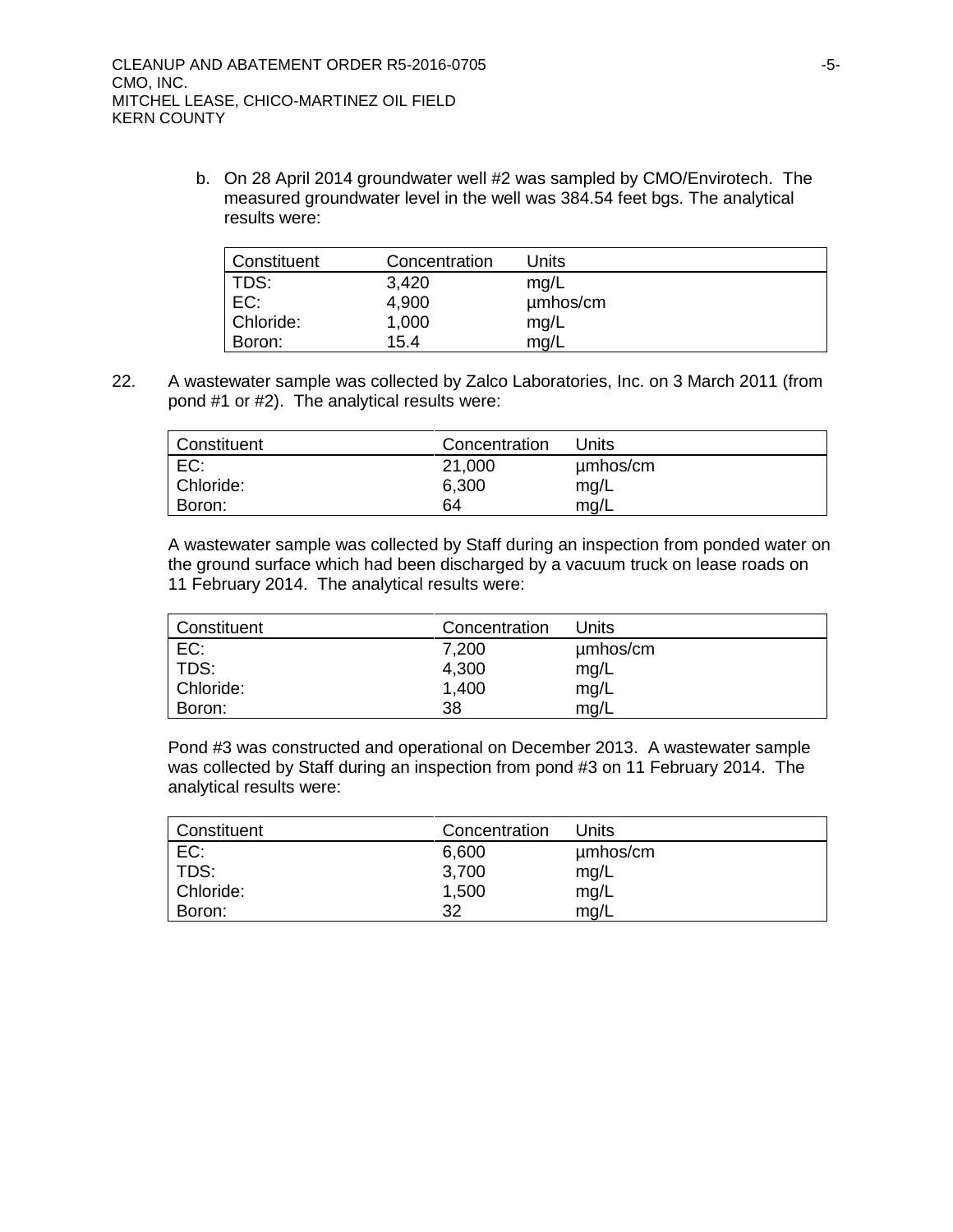A wastewater sample was collected from the Clarifier on 20 February 2014 by CMO, Inc. The analytical results were:

| Constituent                  | Concentration | Units    |
|------------------------------|---------------|----------|
| Total Dissolved Solids(TDS): | 4,700 & 5,000 | mq/L     |
| EC:                          | 8,480         | umhos/cm |
| Chloride:                    | 2,200         | mg/L     |
| Boron:                       | 41            | mg/L     |

A wastewater sample was collected by Staff during an inspection from pond #3 on 8 July 2014. The analytical results were:

| Constituent                  | Concentration | Units    |
|------------------------------|---------------|----------|
| Total Dissolved Solids(TDS): | 4,600         | mq/L     |
| EC:                          | 7,600         | umhos/cm |
| Chloride:                    | 2,200         | mg/L     |
| Boron:                       | 34            | mq/L     |

A wastewater sample was collected from a Facility wastewater tank on 7 May 2014 by Envirotech Consultants, Inc. The analytical results were:

| Constituent                          | Concentration | Units    |
|--------------------------------------|---------------|----------|
| <b>Total Dissolved Solids (TDS):</b> | 4.400         | mq/L     |
| EC:                                  | Not reported  | µmbos/cm |
| Chloride:                            | 1,800         | mg/L     |
| Boron:                               | 48            | mq/L     |

- 23. The data in Finding 22 indicates that Facility discharges exceed the Basin Plan effluent limits for EC, boron, and chloride (See Finding 6). These violations threaten to degrade/pollute underlying groundwater with salinity constituents, and threaten the designated beneficial uses of groundwater for municipal and domestic supply and agricultural supply.
- 24. An investigation is necessary to determine whether the discharge of wastewater has caused or threatens to cause a condition of pollution in groundwater or the development of nuisance conditions.
- 25. The following actions will determine the threat and/or impacts to groundwater as a result of the discharges at the Facility in violation of the Water Code:
	- a. Development of a work plan to conduct a hydrogeological site characterization and assess potential groundwater degradation by discharges from this facility;
	- b. Documentation of the average monthly volume of wastewater discharged to the ponds during the previous year will be submitted, and continued discharge during the investigation will not exceed the average monthly discharge rate calculated for the prior year; and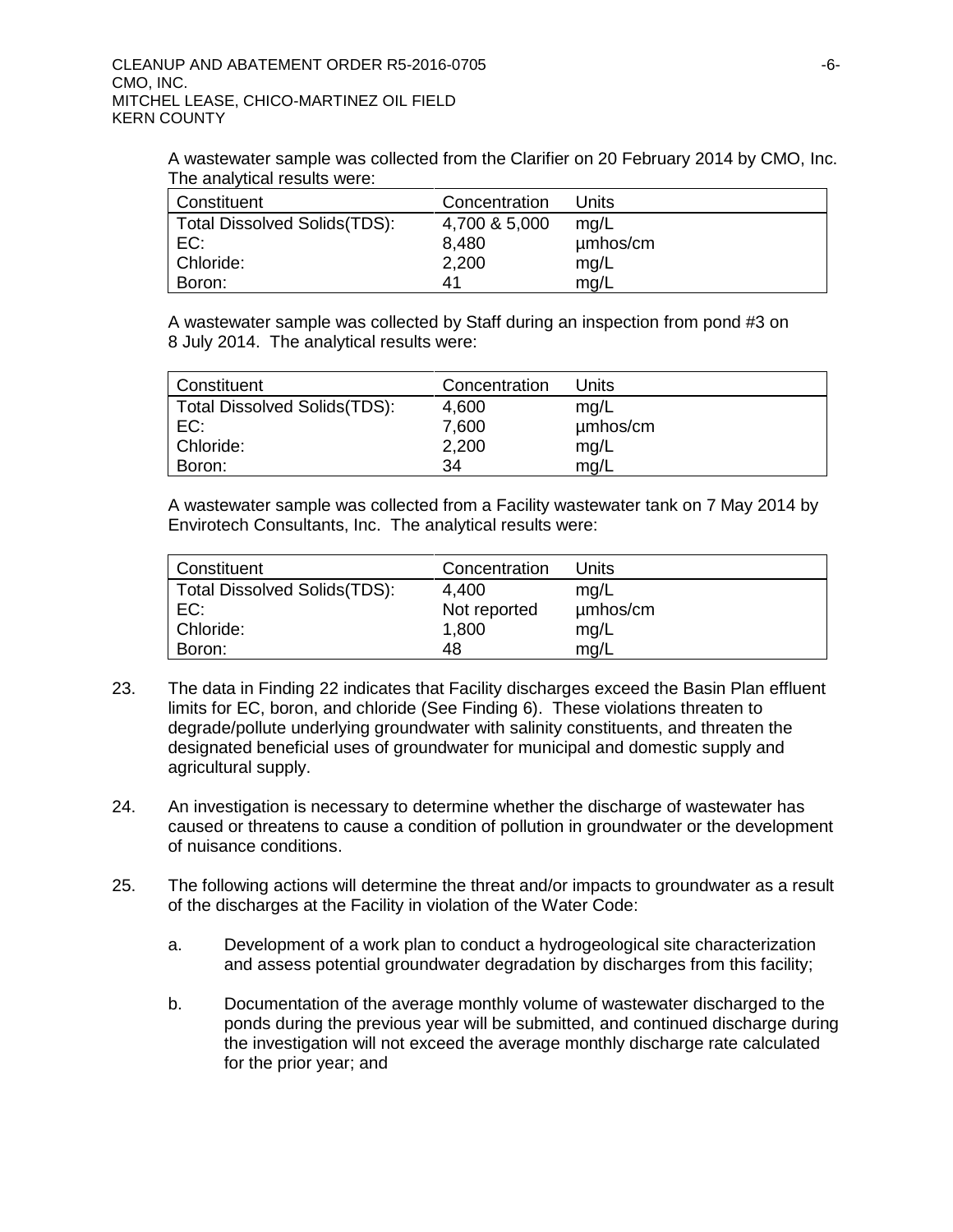- c. This Order requires that if degradation of groundwater due to discharge from any of the ponds is documented, then a work plan to delineate the nature and extent of the release and a plan to remediate the effects of the release must be submitted.
- 26. The deliverables ordered herein (work plans, signing up for WDRs, investigations, etc. as necessary) are needed to provide information to the Central Valley Water Board regarding (a) the nature and extent of the discharge, (b) the nature and extent of pollution conditions in State waters created by the discharge, (c) the threat to public health posed by the discharge, and (d) appropriate cleanup and abatement measures. The deliverables will enable the Discharger, with concurrence from the Central Valley Water Board, to determine the vertical and lateral extent of the discharge, ascertain whether the condition of pollution poses a threat to human health in the vicinity of the Facility, and provide technical information to determine the cleanup and abatement measures necessary to bring the Site into compliance with applicable water quality standards. Based on the nature and possible consequences of the discharges, including impacts to groundwater supply, the burden of providing the required information, including costs, bears a reasonable relationship to the need for the required reports, and the benefits to be obtained from the reports. The deadlines set forth herein are reasonable given the need to investigate the potential threat to groundwater quality.
- 27. In accordance with Water Code section 13267(b), these findings provide the Discharger with a written explanation with regard to the need for remedial action and reports, and identify the evidence that supports the requirement to implement investigative activities, to implement cleanup and abatement activities if needed, and to submit the reports. The Discharger operates the Facility which is subject to this Cleanup and Abatement Order. The technical and monitoring reports required by this Order are necessary to determine the extent of groundwater contamination and compliance with this Cleanup and Abatement Order.
- 28. Issuance of this Cleanup and Abatement Order is being taken for the protection of the environment and as such is exempt from provisions of the California Environmental Quality Act (CEQA) (Public Resources Code section 21000 et seq.) in accordance with California Code of Regulations, title 14, sections 15061(b)(3), 15306, 15307, 15308, and 15321. This Cleanup and Abatement Order generally requires the Discharger to submit plans for approval prior to implementation of investigative and, if necessary, cleanup activities at the Facility. Mere submission of plans is exempt from CEQA as submission will not cause a direct or indirect physical change in the environment and/or is an activity that cannot possibly have a significant effect on the environment. CEQA review at this time would be premature and speculative, as there is not enough information concerning the Discharger's proposed remedial activities and possible associated environmental impacts. If the Central Valley Water Board determines that implementation of any plan required by this Cleanup and Abatement Order will have a significant effect on the environment, the Central Valley Water Board will conduct the necessary and appropriate environmental review prior to the Executive Officer's approval of the applicable plan.
- 29. The Discharger will bear the costs, including the Central Valley Water Board's costs, of determining whether implementation of any plan required by this Cleanup and Abatement Order will have a significant effect on the environment and, if so, in preparing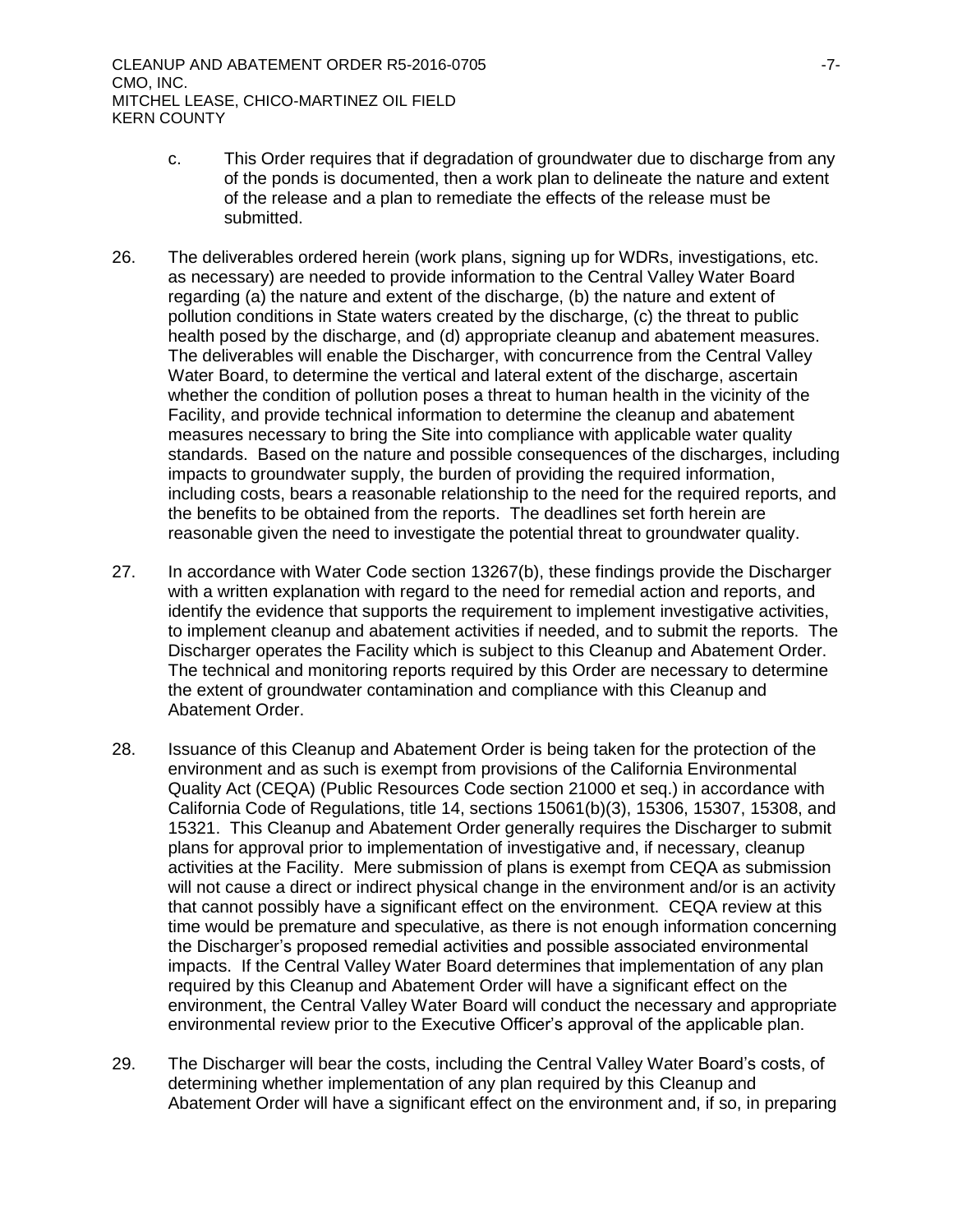and handing any documents necessary for environmental review. If necessary, the Discharger and a consultant acceptable to the Central Valley Water Board shall enter into a memorandum of understanding with the Central Valley Water Board regarding such costs prior to undertaking any environmental review.

**IT IS HEREBY ORDERED** that, pursuant to section 13304 and section 13267 of Division 7 of the California Water Code, CMO, Inc., shall cease the discharge of wastewater in violation of applicable laws, policies, and regulations, and clean up and abate the condition of unauthorized discharge in accordance with the schedule below:

- 1. By **15 April 2016**, the Discharger shall prepare and submit to the Central Valley Water Board a Work Plan with a time schedule proposed by the Discharger and approved by the Assistant Executive Officer. The schedule shall provide the ability to determine whether the discharge can comply with applicable laws, policies, and regulations that would allow the issuance of waste discharge requirements by **31 October 2016**. If issuance of waste discharge requirements is not obtained by **31 December 2016**, the discharge shall cease. The Work Plan shall include, but is not limited to, the following tasks:
	- a. Identify all owners of the surface rights and the mineral rights of the Facilities.
	- b. Conduct a hydrogeological site characterization to assess the effects of the discharge of oil field wastes on underlying groundwater. The characterization shall be conducted in a manner to utilize acquired information to further assess the impacts of the wastewater discharge on groundwater. If the Discharger demonstrates that the wastes discharged to the ponds cannot affect the quality of underlying groundwater, the Assistant Executive Officer may rescind by signed letter all or part of the requirements to complete the groundwater investigation and groundwater monitoring portions of this Order.
	- c. The hydrogeological characterization, and a determination whether there has been a release of waste constituents to groundwater, shall be consistent with the detection monitoring requirements of Title 27, CCR, section 20005 et seq. (Title 27). This includes the development of a Sample Collection and Analysis Plan (SCAP); the location and installation of groundwater monitoring wells; soil sampling locations (if necessary); and the sampling and analysis methods for groundwater and soil samples, in accordance with Monitoring and Reporting Program No. R5-2016-0705 (MRP), which is attached hereto and made part of this Order;
	- d. Monitoring wells installed for the hydrogeological characterization shall be installed at appropriate depths that will allow the collection of representative groundwater samples. Existing groundwater wells documented to be in appropriate locations, where well depth and construction details can be provided, may be proposed as sampling points;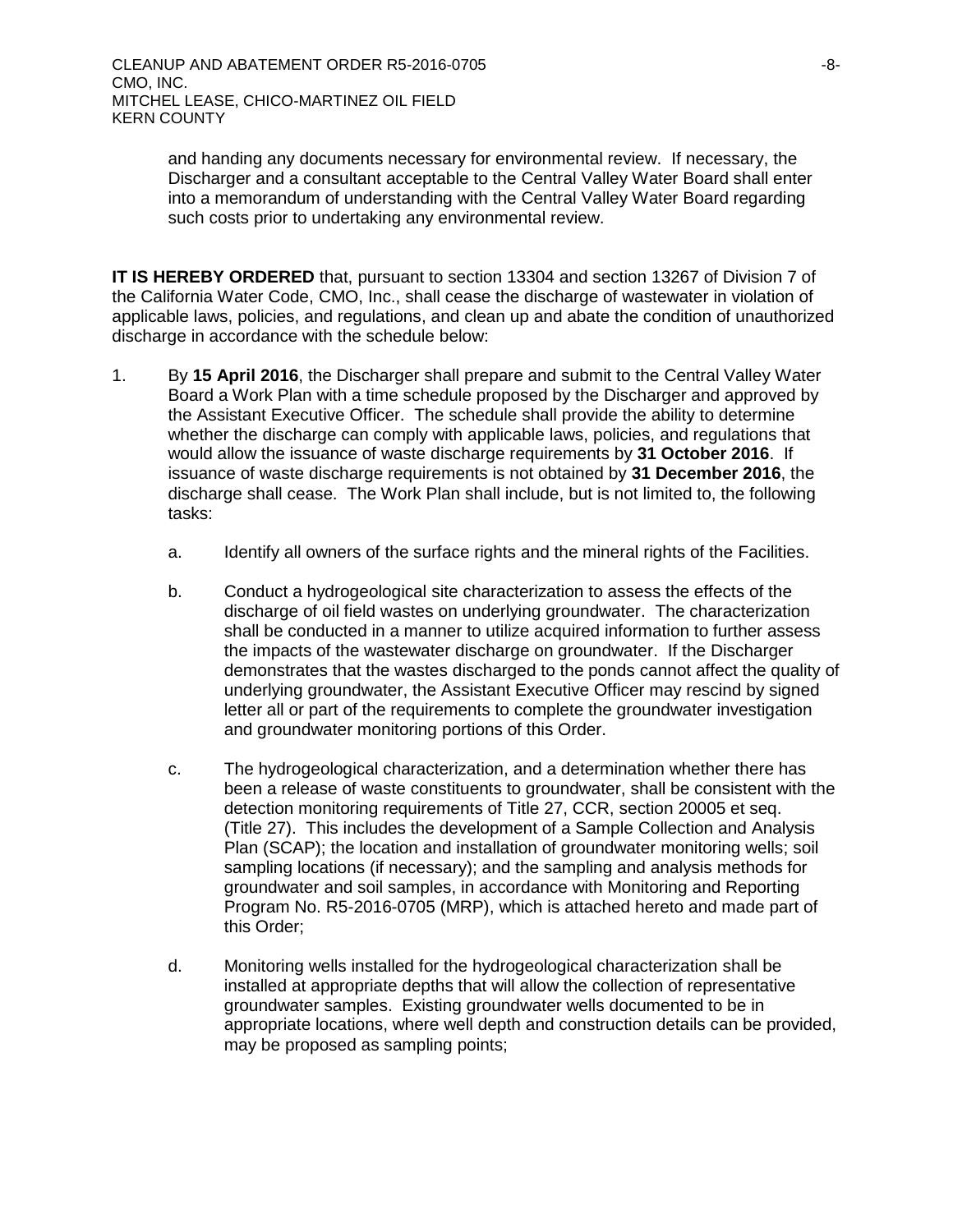- e. Collect and submit representative groundwater and soil samples for laboratory analysis for waste constituents in MRP No. R5-2016-0705 in accordance with a SCAP approved by the Assistant Executive Officer;
- f. The methods of analysis and the method detection limits (MDLs) used must be appropriate for the expected concentrations. The laboratory reporting limits (RLs) for all reported monitoring data shall be set no greater than the practical quantitation limit (PQL). MDLs, PQLs and RLs shall be derived by the laboratory for each analytical procedure, according to State of California laboratory accreditation procedures. Analysis with an MDL greater than the most stringent drinking water standard that results in non-detection needs to be reanalyzed with the MDL set lower than the drinking water standard or at the lowest level achievable by the laboratory;
- g. Conduct a well survey to identify all water supply wells within one-mile of the ponds. The Discharger shall sample the identified domestic water supply wells and analyze the samples for the waste constituents listed in Table I of Monitoring and Reporting Program No. R5-2016-0705. If access to private property is needed, requested and denied, a demonstration of that is required;
- h. If the investigation determines that a release of wastewater to groundwater or soils has occurred, the hydrogeological characterization shall include a characterization of the nature and extent of the release consistent with the evaluation monitoring program requirements contained in section 20425 of Title 27. This will entail the preparation of an engineering feasibility study followed by a proposed corrective action program.
- i. If the investigation determines that a release of wastewater to groundwater or soils has occurred, then following the characterization of the nature and extent of the release, a groundwater remediation program shall be submitted for Assistant Executive Officer review and approval that is consistent with the corrective action program requirements contained in section 20430 of Title 27. This will entail the preparation of an engineering feasibility study followed by a proposed corrective action program;
- j. Based on information acquired during the hydrogeological site characterization, submit a report of waste discharge (RWD) for preparation of waste discharge requirements, if appropriate, consistent with current regulations and policies. It is anticipated that general WDRs for discharges to unlined ponds will be presented to the Central Valley Water Board for adoption by August 2016. Submittal of a Notice of Intent to come under a general WDR, with the additional technical information, will meet the requirement of a RWD.
- k. Include in the report a table that provides the total monthly discharge in barrels and gallons to the pond(s) subject to this Order from 1 January 2013 to the end of the month immediately preceding the date of the report. The table shall include a description of the sources and volume of each individual waste stream going to each pond.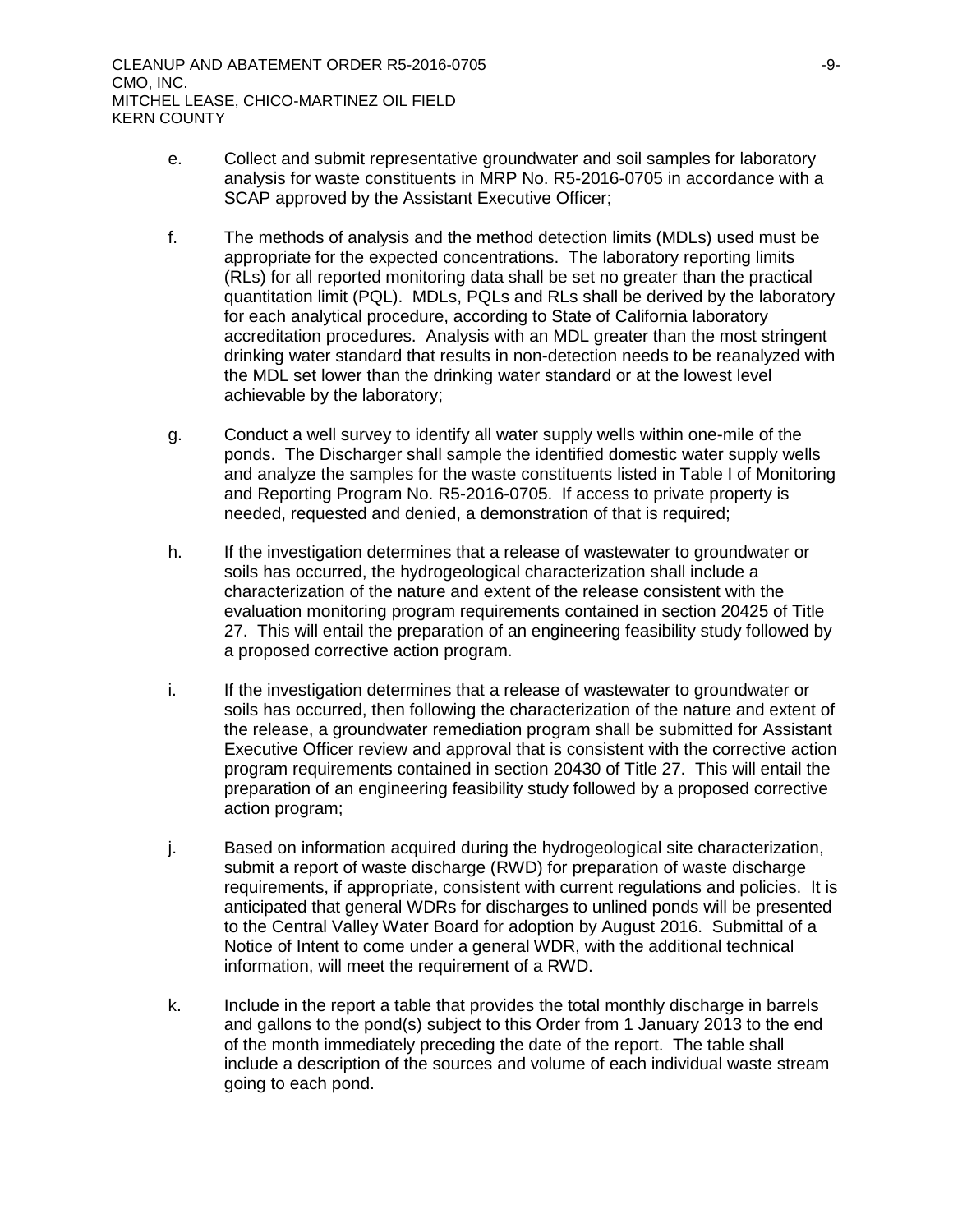- l. Include in the report a calculation of the average monthly discharge of wastes to the ponds from 1 June 2014 through 1 June 2015;
- 2. Beginning **16 May 2016**, or a date approved by the Assistant Executive Officer, and quarterly thereafter until all Work Plan activities are complete, the Discharger shall submit technical reports that provide information to document the Work Plan activities completed to date and to ultimately document that all elements of the Work Plan have been completed. Corrective actions shall be proposed and included in these technical reports when Work Plan activities fail to satisfy any interim or final success criteria.
- 3. The Discharger shall comply with the MRP, which is part of this Order, and any revisions thereto as ordered by the Assistant Executive Officer. The submission dates of selfmonitoring reports shall be no later than the submission date specified in the MRP.
- 4. The Discharger shall comply with the following Discharge Prohibitions;
	- a. The average monthly discharge volume of oil field wastewater to the ponds shall not exceed the average monthly discharge volume calculated in Order 1.l. above.
	- b. The Discharger shall not discharge produced fluids to any location on the Facilities other than a permitted injection well, a permitted pond or disposal facility, or the ponds which are the subject of this Order.
	- c. The discharge to land of fluids from wells that have undergone "well stimulation treatment," as defined by California Code of Regulations, title 14, section 1761 (including hydraulic fracturing, acid fracturing, and acid matrix stimulation) is prohibited, unless the Discharger meets the requirements of Order Requirement No. 5, below.
	- d. The discharge of any fluid associated with the frac-packing process (i.e., emplacement of a filter pack into the well annulus using a pressurized highviscosity fluid that is not a drilling mud and that does not meet the standard of well stimulation) to land is prohibited. The discharge of produced water from wells that have been frac-packed is prohibited, unless the Discharger meets the requirements of Order Requirement No. 5, below.
	- e. Discharge of waste classified as 'hazardous', as defined in the California Code of Regulations, title 23, section 2510 et seq., is prohibited.
- 5. The discharge of any produced fluids from wells that have undergone a "well stimulation treatment" as defined in California Code of Regulations, title 14, section 1761 (including hydraulic fracturing, acid fracking, and acid matrix stimulation) or have undergone a fracpacking may only be authorized in writing by the Executive Officer following a demonstration by the Discharger that the well stimulation or frac-packing fluids are not present in the oil field produced water from the specific well or wells that have been stimulated and/or frac-packed.
- 6. The ponds shall either be free of oil or effectively screened and maintained to preclude entry of birds or animals.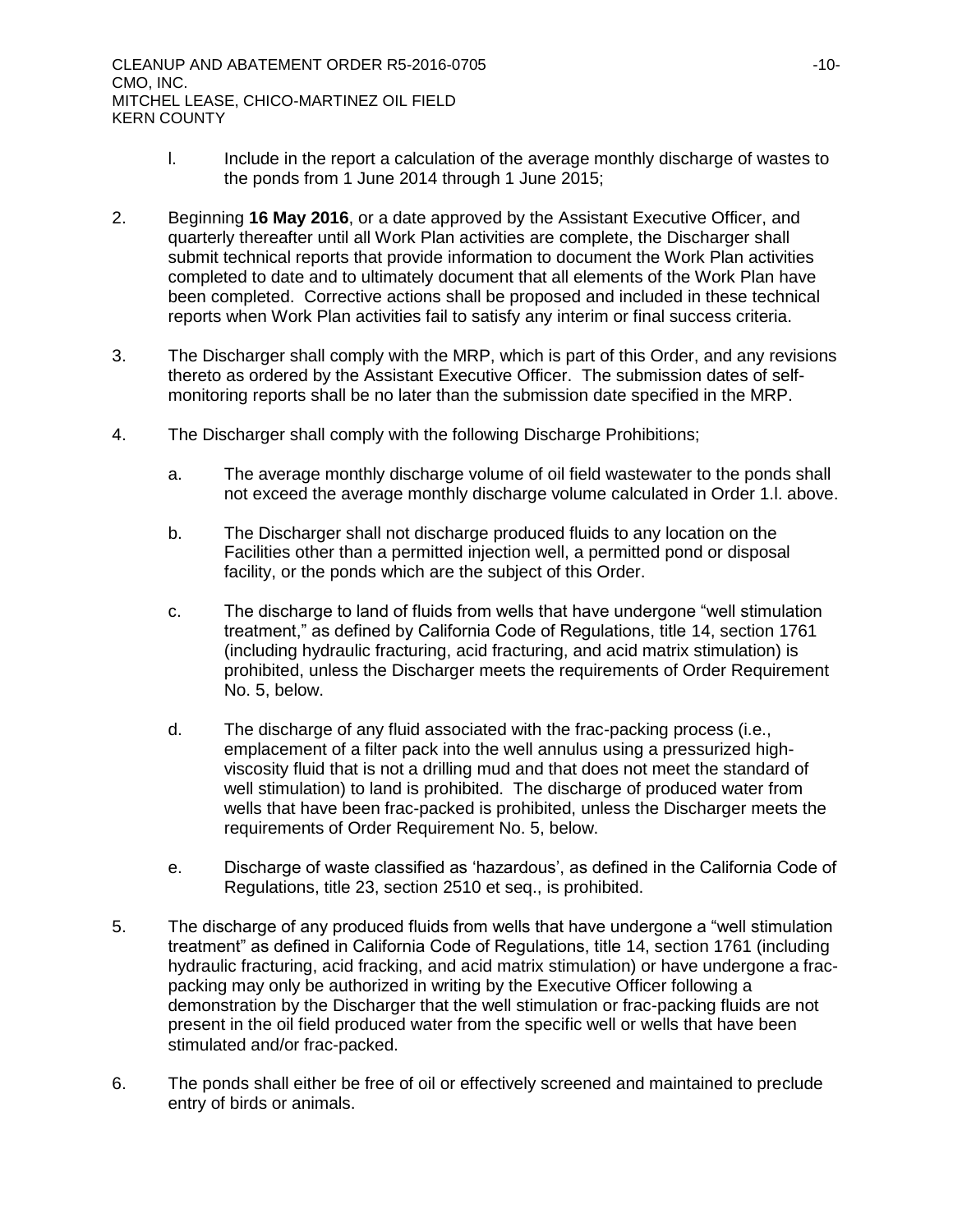- 7. Ponds adjacent to natural drainage courses shall be protected from inundation or washout, or properly closed.
- 8. **All activities in the Work Plan shall be completed** in accordance with time frames included in the Work Plan as approved by the Assistant Executive Officer.
- 9. With each report and work plan required by this Cleanup and Abatement Order, the Discharger shall provide under penalty of perjury under the laws of California a "Certification" statement to the Central Valley Water Board. The "Certification" shall include the following signed statement:

*I* certify under penalty of law that this document and all attachments were *prepared under my direction or supervision in accordance with a system designed to assure that qualified personnel properly gather and evaluate the information submitted. Based on my inquiry of the person or persons who manage the system, or those persons directly responsible for gathering the information, the information submitted is, to the best of my knowledge and belief, true, accurate, and complete. I am aware that there are significant penalties for submitting false information, including the possibility of fine and imprisonment for knowing violations. Pursuant to Water Code section 13350, any person who intentionally or negligently violates a cleanup and abatement order may be liable civilly in an amount which shall not exceed five thousand dollars (\$5,000), but shall not be less than five hundred dollars (\$500), for each day in which the cleanup and abatement order is violated.*

10. If it is determined that discharges from the Facility have impacted the beneficial uses of water, the Discharger can be further required upon notification by the Assistant Executive Officer to provide a replacement water supply or treat the water to allow continued use.

# **NOTIFICATIONS**

- 1. **Applicability**. Requirements established pursuant to Water Code sections 13304 and 13267(b) are enforceable when signed by the Assistant Executive Officer of the Central Valley Water Board.
- 2. **Enforcement Actions.** The Central Valley Water Board reserves its right to take any enforcement action authorized by law for violations, including but not limited to, violations of the terms and conditions of this Cleanup and Abatement Order.
- 3. **Inspection and Entry.** The Discharger shall allow the Central Valley Water Board or State Water Board, and/or their authorized representatives (including an authorized contractor acting as their representative), upon the presentation of credentials and other documents, as may be required by law, to at reasonable times do the following:
	- a. Enter upon the Facility properties;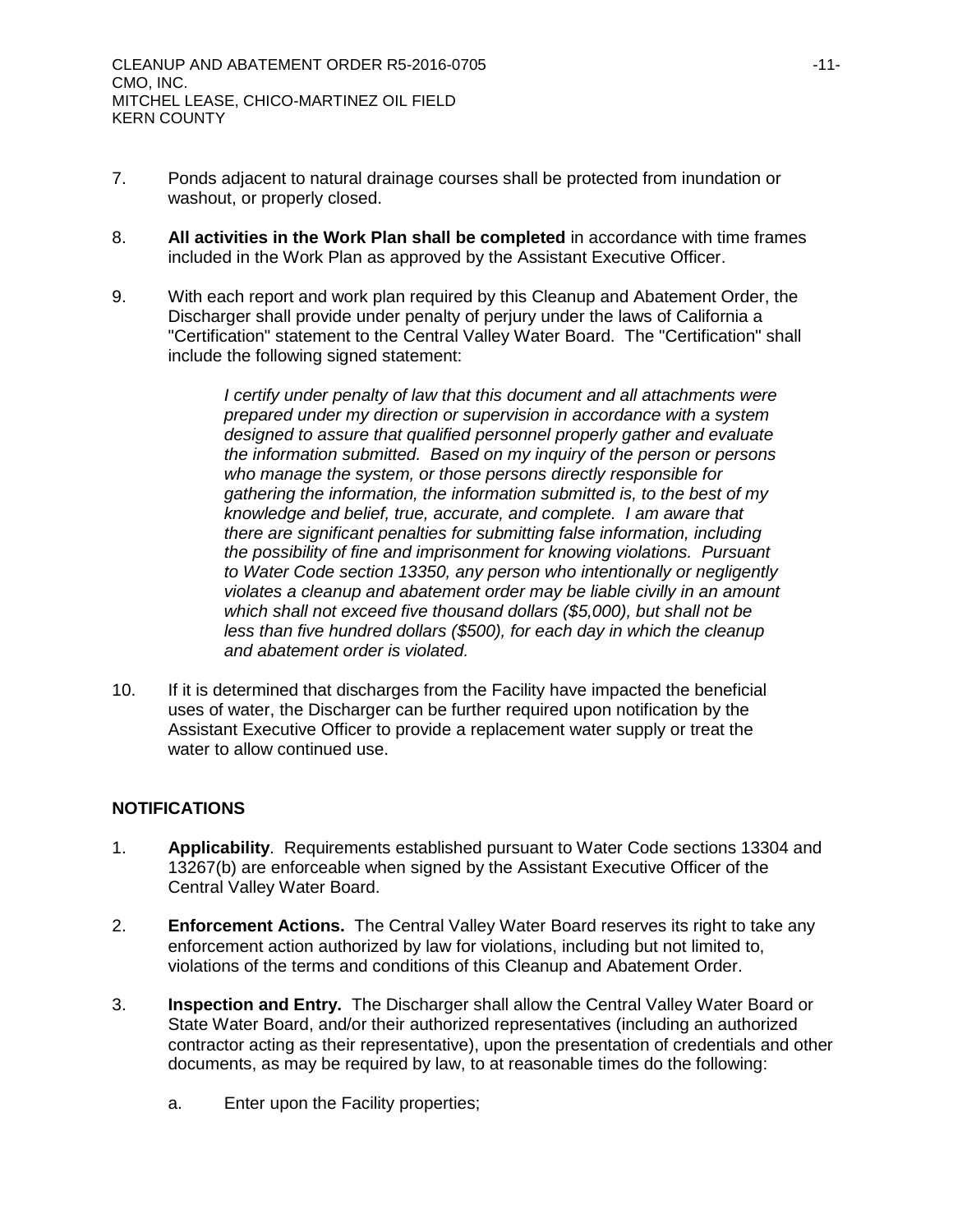- b. Access and copy any records related to this Cleanup and Abatement Order;
- c. Inspect and photograph any facilities, equipment, practices, or operations regulated or required by this Cleanup and Abatement Order; and
- d. Sample or monitor any substances or parameters on-site for the purposes of assuring Cleanup and Abatement Order compliance or as otherwise authorized by the Porter-Cologne Water Quality Control Act.
- 4. **Potential Liability.** Pursuant to Water Code section 13350, any person who intentionally or negligently violates a cleanup and abatement order may be liable civilly in an amount which shall not exceed five thousand dollars (\$5,000), but shall not be less than five hundred dollars (\$500), for each day in which the cleanup and abatement order is violated. Pursuant to Water Code section 13268, any person failing or refusing to furnish technical or monitoring program reports as required by section 13267, or falsifying any information provided therein, is guilty of a misdemeanor, and may be liable civilly in an amount which shall not exceed one thousand dollars (\$1,000) for each day in which the violation occurs.
- 5. **Cost Reimbursement.** Pursuant to Water Code section 13304, the Central Valley Water Board is entitled to, and may seek reimbursement for, all reasonable costs it actually incurs to investigate unauthorized discharges of waste and to oversee cleanup of such waste, abatement of the effects thereof, or other remedial action, required by this Cleanup and Abatement Order. The Discharger shall reimburse the State of California for all reasonable costs actually incurred by the Central Valley Water Board to investigate unauthorized discharges of waste and to oversee cleanup of such waste, abatement of the effects thereof, or other remedial action, required by this Cleanup and Abatement Order, according to billing statements prepared from time to time by the State Water Board.
- 6. **Waste Management.** The Discharger shall properly manage, store, treat, and dispose of contaminated soils and groundwater which are extracted or disturbed during the investigation in accordance with applicable federal, state, and local laws and regulations. The storage, handling, treatment, or disposal of soil containing waste constituents and polluted groundwater shall not create conditions of pollution, contamination or nuisance as defined in Water Code section 13050(m). The Discharger shall obtain or apply for coverage under waste discharge requirements or a conditional waiver of waste discharge requirements for any discharge of the waste to (a) land for treatment, storage, or disposal or (b) waters of the State.
- 7. **Requesting Administrative Review by the State Water Board.** Any person aggrieved by an action of the Central Valley Water Board that is subject to review as set forth in Water Code section 13320(a), may petition the State Water Board to review the action. Any petition must be made in accordance with Water Code section 13320 and California Code of Regulations, title 23, section 2050 and following. The State Water Board must receive the petition within thirty (30) days of the date the action was taken, except that if the thirtieth day following the date the action was taken falls on a Saturday, Sunday, or state holiday, then the State Water Board must receive the petition by 5:00 p.m. on the next business day. Copies of the laws and regulations applicable to filing petitions may be found on the internet at

[http://www.waterboards.ca.gov/public\\_notices/petitions/water\\_quality/index.shtml](http://www.waterboards.ca.gov/public_notices/petitions/water_quality/index.shtml)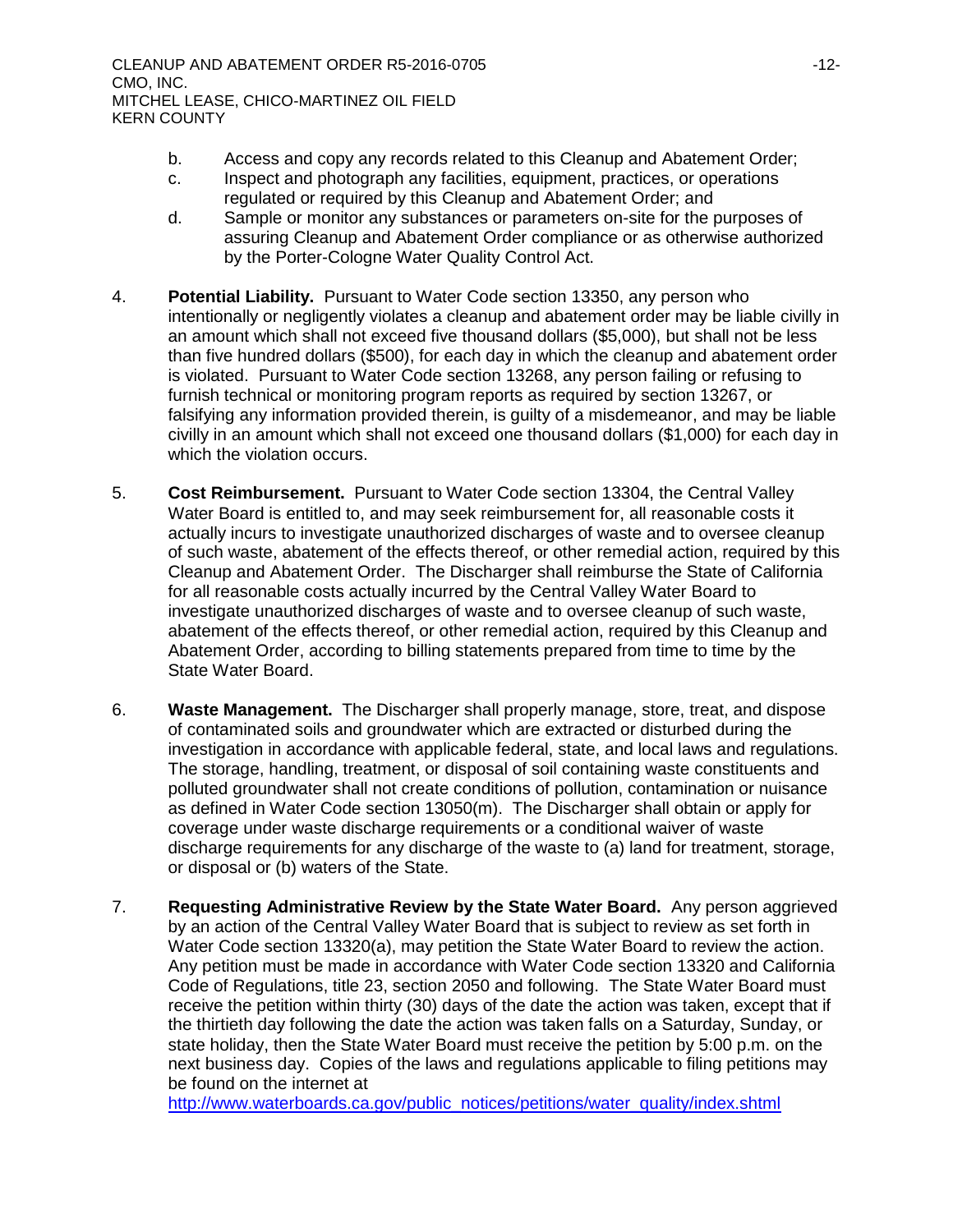or will be provided upon request.

- 8. **Modifications.** Any modification to this Cleanup and Abatement Order shall be in writing and approved by the Assistant Executive Officer, including any extensions. Any written extension request by the Discharger shall include justification for the delay.
- 9. **No Limitation of Water Board Authority**. This Cleanup and Abatement Order in no way limits the authority or ability of the Central Valley Water Board to institute additional enforcement actions or to require additional investigation and any necessary cleanup of the property consistent with the Water Code. This Cleanup and Abatement Order may be revised as additional information becomes available.

# **REPORTING REQUIREMENTS**

- 1. **Duty to Use Qualified Professionals.** The Discharger shall provide documentation that plans and reports required under this Cleanup and Abatement Order are prepared under the direction of appropriately qualified professionals. Business and Professions Code sections 6735, 7835, and 7835.1 require that engineering and geologic evaluations and judgments be performed by or under the direction of licensed professionals. The Discharger shall include a statement of qualifications and license numbers, if applicable, of the responsible lead professionals in all plans and reports required under this Cleanup and Abatement Order. The lead professional shall sign and affix their license stamp, as applicable, to the report, plan, or document.
- 2. **Electronic and Paper Media Reporting Requirements.** The Discharger shall comply with the following reporting requirements for all reports and plans (and amendments thereto) required by this Cleanup and Abatement Order:
	- a. The Discharger shall submit one paper and one electronic, searchable Portable Document Format (PDF) copy of all technical reports, monitoring reports, progress reports, and plans required by this Cleanup and Abatement Order. The PDF copy of all the reports shall also be uploaded into the GeoTracker database, as required by Reporting Requirement 2.(d)(iv) below.
	- b. Larger documents shall be divided into separate files at logical places in the report to keep file sizes under 100 megabytes.
	- c. All paper correspondence and documents submitted to the Central Valley Water Board must include the GeoTracker Site Global ID.
	- d. Electronic Data Submittals to the Central Valley Water Board in compliance with the Cleanup and Abatement Order are required to be submitted electronically via the Internet into the GeoTracker database [http://www.waterboards.ca.gov/ust/electronic\\_submittal/index.shtml](http://www.waterboards.ca.gov/ust/electronic_submittal/index.shtml) (Mitchel Lease GeoTracker Site Global ID: **L10004438026**). A frequently asked question document for GoeTracker can be found at [http://www.waterboards.ca.gov/ust/electronic\\_submittal/docs/faq.pdf](http://www.waterboards.ca.gov/ust/electronic_submittal/docs/faq.pdf)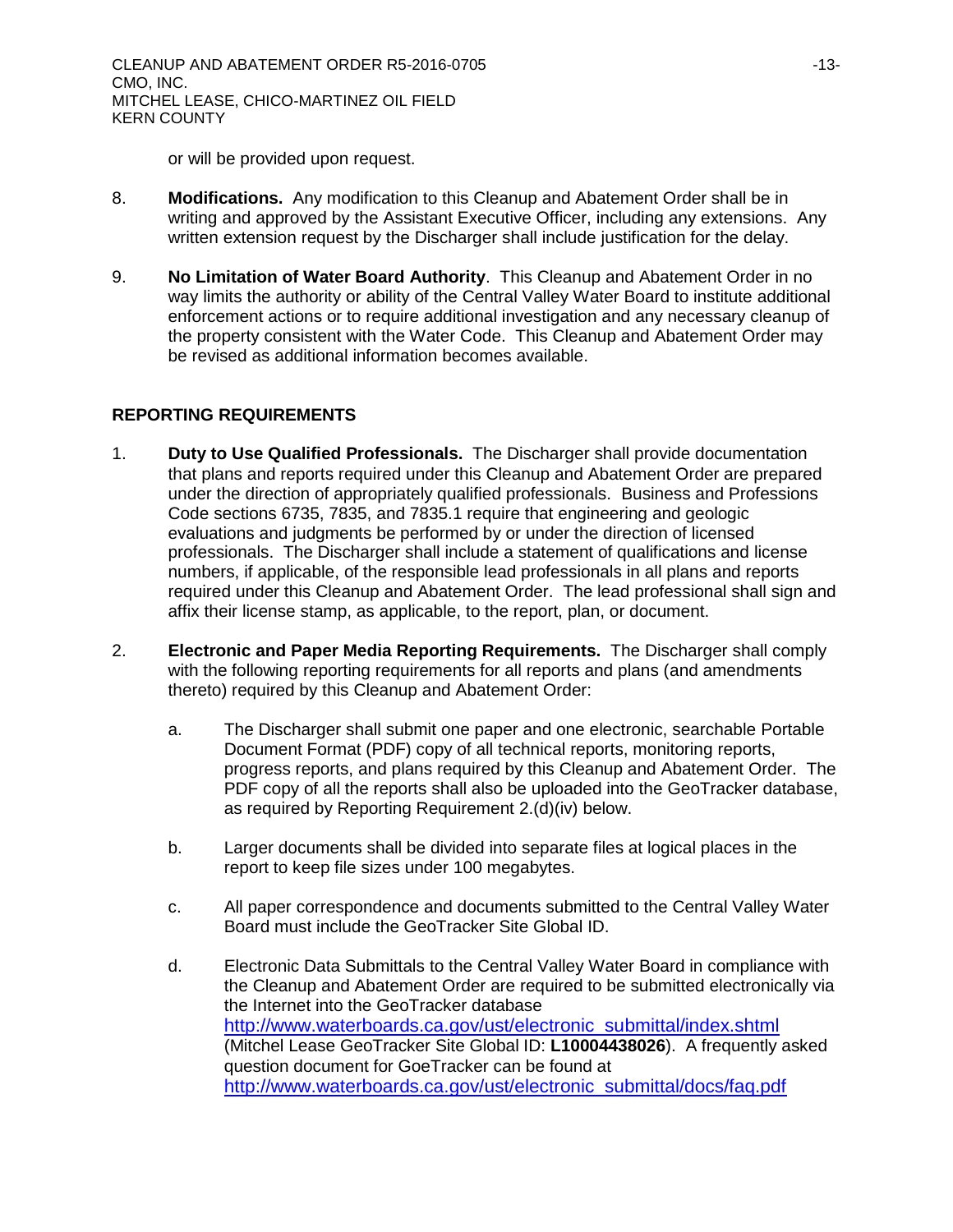The electronic data shall be uploaded on or prior to the regulatory due dates set forth in the Cleanup and Abatement Order or addenda thereto. To comply with these requirements, The Discharger shall upload to the GeoTracker database the following minimum information:

- i. Laboratory Analytical Data: Analytical data (including geochemical data) for all waste, soil, and water samples shall be submitted in Electronic Deliverable Format (EDF), which facilitates the transfer of data from the laboratory to the end user. Waste, soil, and water include analytical results of samples collected from the following locations and devices: surface samples, equipment, monitoring wells, boreholes, gas and vapor wells or other collection devices, groundwater, piezometers, and stockpiles.
- ii. Locational Data: All permanent monitoring locations (monitoring wells, sediment sampling locations, etc.) shall be surveyed with latitude and longitude coordinates in a decimal degree format basin on the North American Datum 1983 ellipsoid, and accurate to within one meter (3 feet).
- iii. Site Map: Site map or maps which display discharge locations, streets bordering the facility, and sampling locations for all waste, soil, and water samples. The site map is a stand-alone document that may be submitted in various electronic formats. A site map must also be uploaded to show the maximum extent of any soil impact and water pollution. An update to the site map may be uploaded at any time.
- iv. Electronic Report: A complete copy (in character searchable PDF) of all work plans, work plan modifications, assessment, cleanup, and monitoring reports including the signed transmittal letters, professional certifications, and all data presented in the reports.
- 3. **Oversight Reimbursement.** The Discharger may be required to reimburse the Central Valley Water Board for reasonable costs associated with oversight of the investigation and remediation of the Site, as provided in Water Code section 13304(c) (1). **By 18 March 2016**, provide the name and address where the invoices shall be sent. Failure to provide a name and address for invoices and/or failure to reimburse the Central Valley Water Board's reasonable oversight costs shall be considered a violation of this Cleanup and Abatement Order.
- 4. **Signatory Requirements.** All reports and work plans required under this Cleanup and Abatement Order shall be signed and certified, in accordance with Order Item 9 above, by the Discharger or by a duly authorized representative and submitted to the Central Valley Water Board. A person is a duly authorized representative only if: 1) The authorization is made in writing by the Discharger; and 2) The authorization specifies either an individual or a position having responsibility for the overall operation of the regulated facility or activity. (A duly authorized representative may thus be either a named individual or any individual occupying a named position.)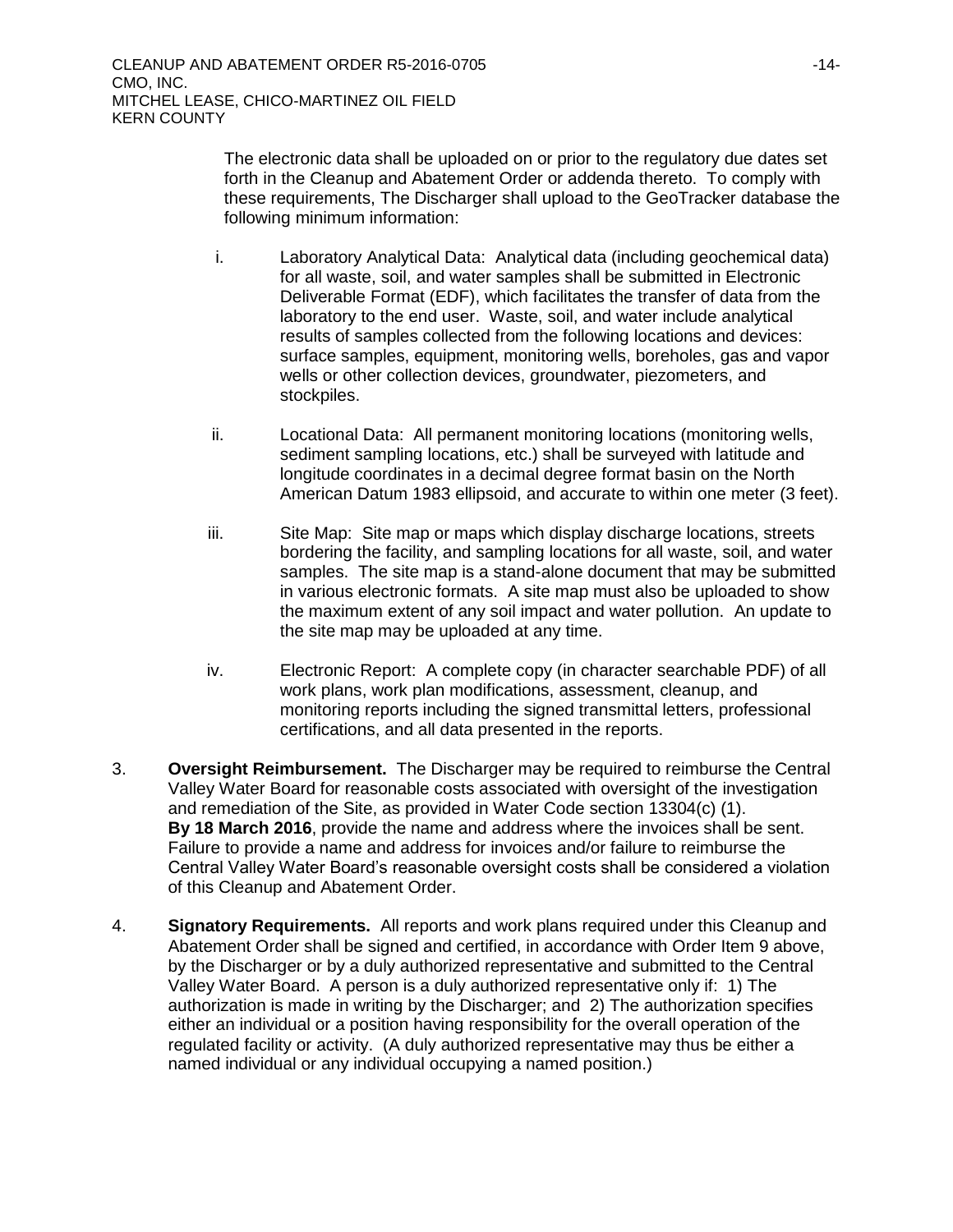CLEANUP AND ABATEMENt ORDER RS-2016-0705 CMO, INC. MITCHEL LEASE, CHICO-MARTINEZ OIL FIELD KERN COUNTY

 $($   $\wedge$ 

5. All monitoring and technical reports required under this Cleanup and Abatement Order shall be submitted to:

California Regional Water Quality Control Board Central Valley Region 1685 E Street, Suite 200 Fresno, CA 93706 Attn: Ronald E. Holcomb GeoTracker Site Global ID: L10004438026 (CHICO-MARTINEZ, MITCHEL LEASE)

FAILURE TO COMPLY WITH THE PROVISIONS OF THIS CLEANUP AND ABATEMENT ORDER MAY SUBJECT YOU TO FURTHER ENFORCEMENT ACTION, INCLUDING BUT NOT LIMITED TO, ASSESSMENT OF CIVIL LIABILITY UNDER SECTIONS 13268 AND 13350 OF THE WATER CODE AND REFERRAL TO THE DISTRICT ATTORNEY OR ATTORNEY GENERAL FOR INJUNCTIVE RELIEF AND CIVIL OR CRIMINAL. LIABILITY.

 $WPL$  the set of the set of the set of the set of the set of the set of the set of the set of the set of the set of the set of the set of the set of the set of the set of the set of the set of the set of the set of the set

CLAY L. RODGERS, Assistant Executive Officer

*2* / 11 / zo(G (Date)

-15-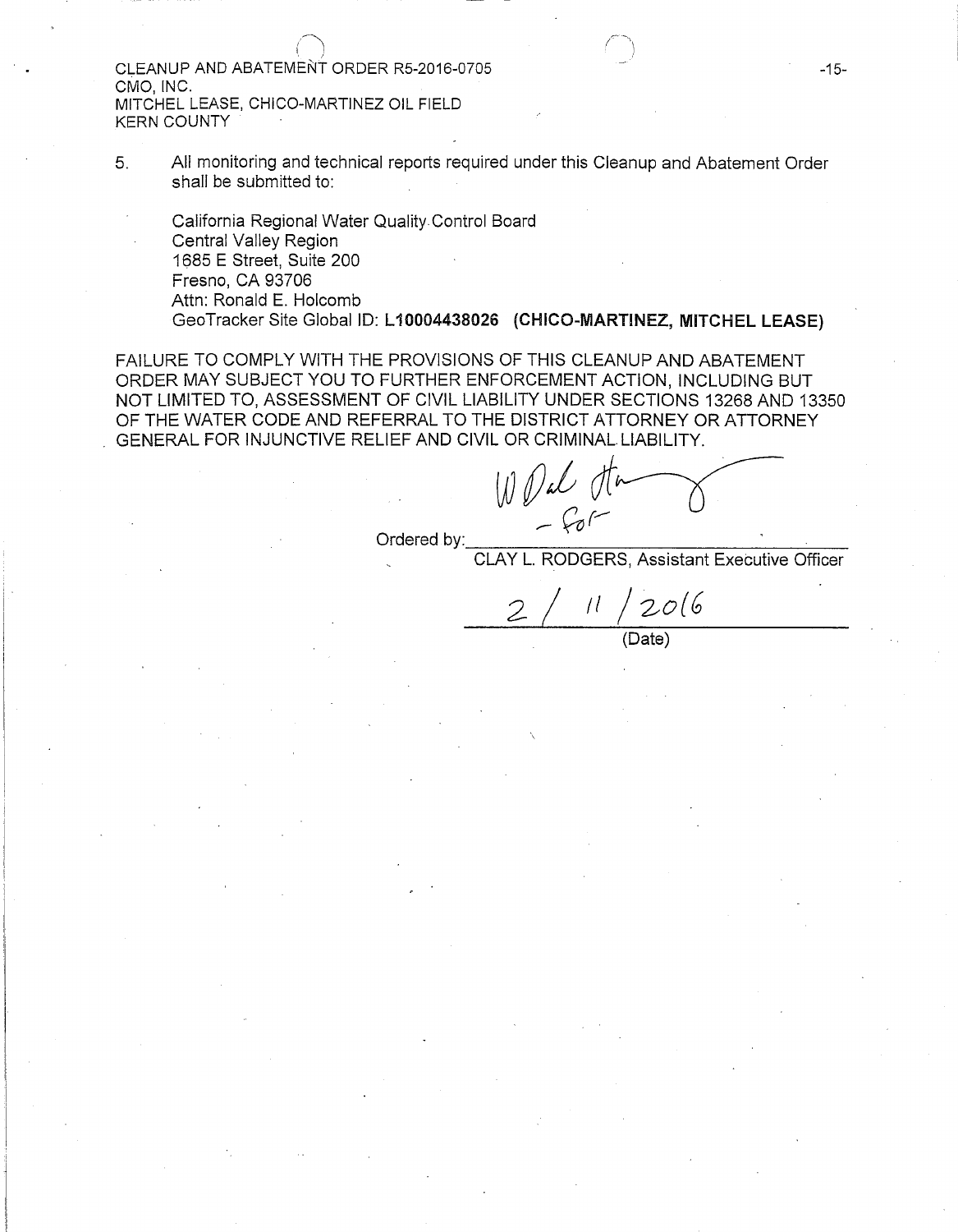#### CALIFORNIA REGIONAL WATER QUALITY CONTROL BOARD CENTRAL VALLEY REGION

### MONITORING AND REPORTING PROGRAM R5-2016-0705 FOR CMO, INC. MITCHEL LEASE, CHICO-MARTINEZ OIL FIELD KERN COUNTY

Compliance with this Monitoring and Reporting Program (MRP) is required pursuant to Water Code section 13267 as ordered by Cleanup and Abatement Order R5-2016-0705 (the "CAO"). Failure to comply with this program constitutes noncompliance with the CAO and the Water Code, which can result in the imposition of civil liability. All sampling and analyses shall be by United States Environmental Protection Agency (USEPA) approved methods. The test methods chosen for detection of the constituents of concern shall be subject to review and concurrence by the California Regional Water Quality Control Board, Central Valley Region ("Central Valley Water Board").

A complete list of substances which are tested for and reported on by the testing laboratory shall be provided to the Central Valley Water Board. All peaks must be reported. In addition, both the method detection limit (MDL) and the practical quantification limit shall be reported. Detection limits shall equal or be more precise than USEPA methodologies. Analysis with an MDL greater than the most stringent drinking water standard that results in non-detection needs to be reanalyzed with the MDL set lower than the drinking water standard or at the lowest level achievable by the laboratory. Water samples must be analyzed within allowable holding time limits as specified in 40 CFR Part 136. All quality assurance/quality control (QA/QC) samples must be run on the same dates when samples were actually analyzed. Proper chain of custody procedures must be followed and a copy of the completed chain of custody form shall be submitted with the report. All analyses must be performed by a State Water Resources Control Board Division of Drinking Water Program certified laboratory.

The Discharger shall maintain all sampling and analytical results: date, exact place, and time of sampling; dates analyses were performed; analyst's name; analytical techniques used; and results of all analyses. Such records shall be retained for a minimum of three years. This period of retention shall be extended during the course of any unresolved litigation regarding this discharge, or when requested by the Central Valley Water Board.

The Discharger shall provide a list of all chemicals and additives used in the production and processing of oil and the treatment of oil field produced water. This list shall include all chemicals and additives used in any stage of production including, but not limited to, substances injected into production and enhanced oil recovery wells and distribution and collection lines, substances added or applied to produced fluids either prior to or after treatment, and substances added or applied to produced fluids prior to or after being discharged to ponds or the ground surface. The Discharger shall add this list to Table 1 of this MRP under the heading of **Oil Production and Process Chemicals and Additives**. The Discharger shall sample and monitor for these chemicals and additives when conducting the groundwater and wastewater effluent monitoring programs of this MRP.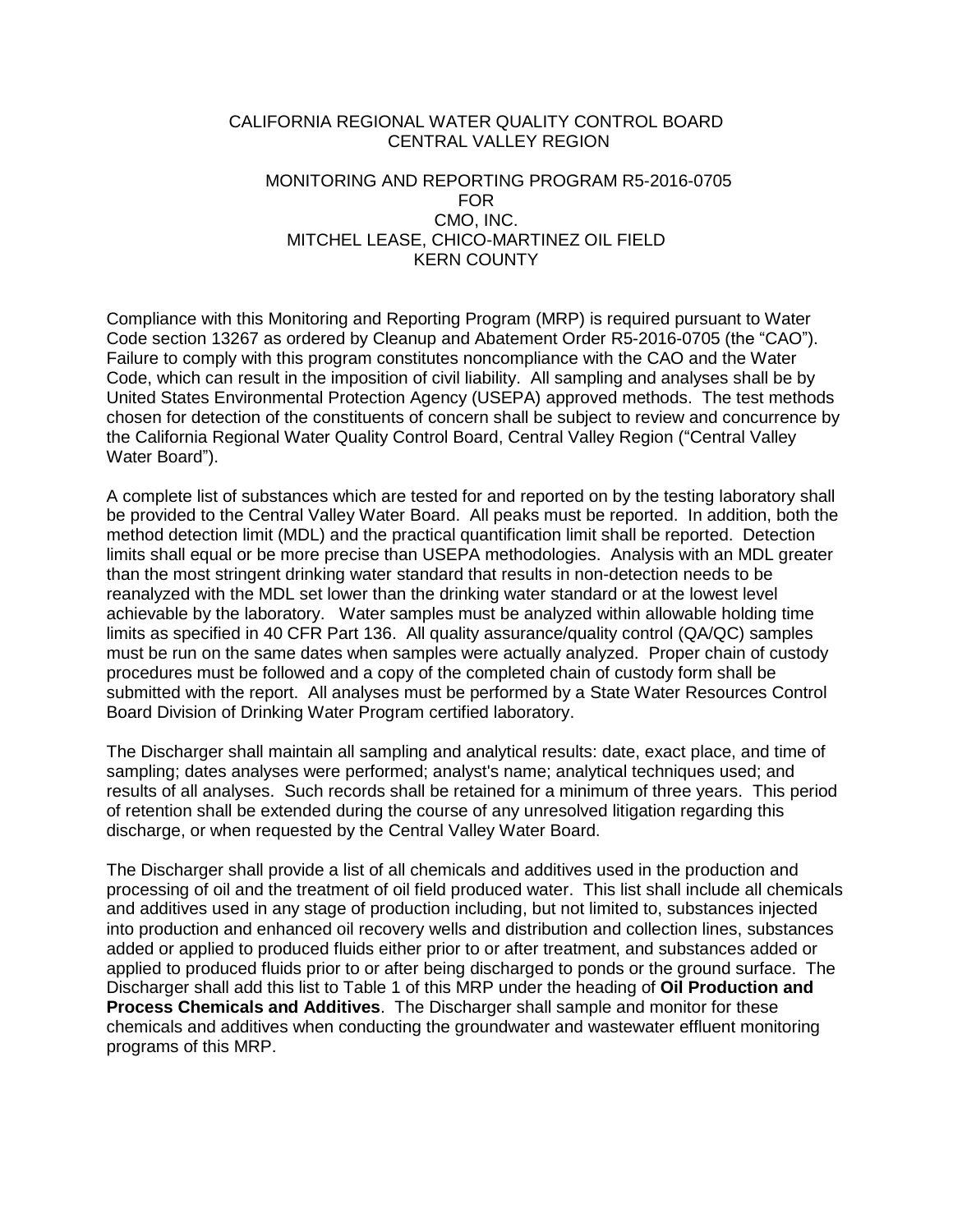MONITORING AND REPORTING PROGRAM R5-2016-0705 -2- CMO, INC. MITCHEL LEASE CHICO-MARTINEZ OIL FIELD KERN COUNTY

#### **GROUNDWATER MONITORING**

The Discharger shall operate and maintain a groundwater monitoring system that complies with the requirements of the CAO and is consistent with the detection monitoring requirements of section 20420 of Title 27, CCR, section 20005 et seq. (Title 27). The monitoring system shall be certified by a California-licensed professional civil engineer or geologist as being consistent with the detection monitoring requirements of Title 27. The Discharger shall revise the groundwater monitoring system (after review and approval by Central Valley Water Board staff) as needed to characterize the groundwater and to delineate the nature and extent of any release of waste constituents due to the operation of the surface impoundments (ponds) that are the subject of the CAO.

Groundwater samples shall be collected quarterly from groundwater monitoring wells and other sampling points established in accordance with the hydrogeological characterization required by the CAO. The collected samples shall be analyzed for the parameters and constituents listed in Table I in accordance with the specified methods and frequencies. The Discharger shall collect, preserve, and transport groundwater samples in accordance with the Sample Collection and Analysis Plan approved by the Assistant Executive Officer.

#### **WASTEWATER MONITORING**

Produced water samples shall be collected quarterly at a point in the system before discharge to the ponds. Time of collection of the sample shall be recorded. The collected produced water samples shall be analyzed for the parameters and constituents listed in Table I in accordance with the specified methods and frequencies. The Discharger shall collect, preserve, and transport produced water samples in accordance with the approved Sample Collection and Analysis Plan.

The Discharger shall record the volume of wastewater discharged to the ponds monthly. The wastewater volumes shall be reported in the quarterly monitoring reports.

# **FACILITY MONITORING**

Permanent markers shall be in place with calibrations indicating the water level at design capacity and available operational freeboard. The freeboard shall be monitored on all ponds to the nearest tenth of a foot **monthly**.

Annually, prior to the anticipated rainy season, but **no later than 30 September**, the Discharger shall conduct an inspection of the facility. The inspection shall assess repair and maintenance needed for: drainage control systems; slope failure; groundwater monitoring wells, or any change in site conditions that could impair the integrity of the waste management unit or precipitation and drainage control structures; and shall assess preparedness for winter conditions including, but not limited to, erosion and sedimentation control. The Discharger shall take photos of any problems areas before and after repairs. Any necessary construction, maintenance, or repairs shall be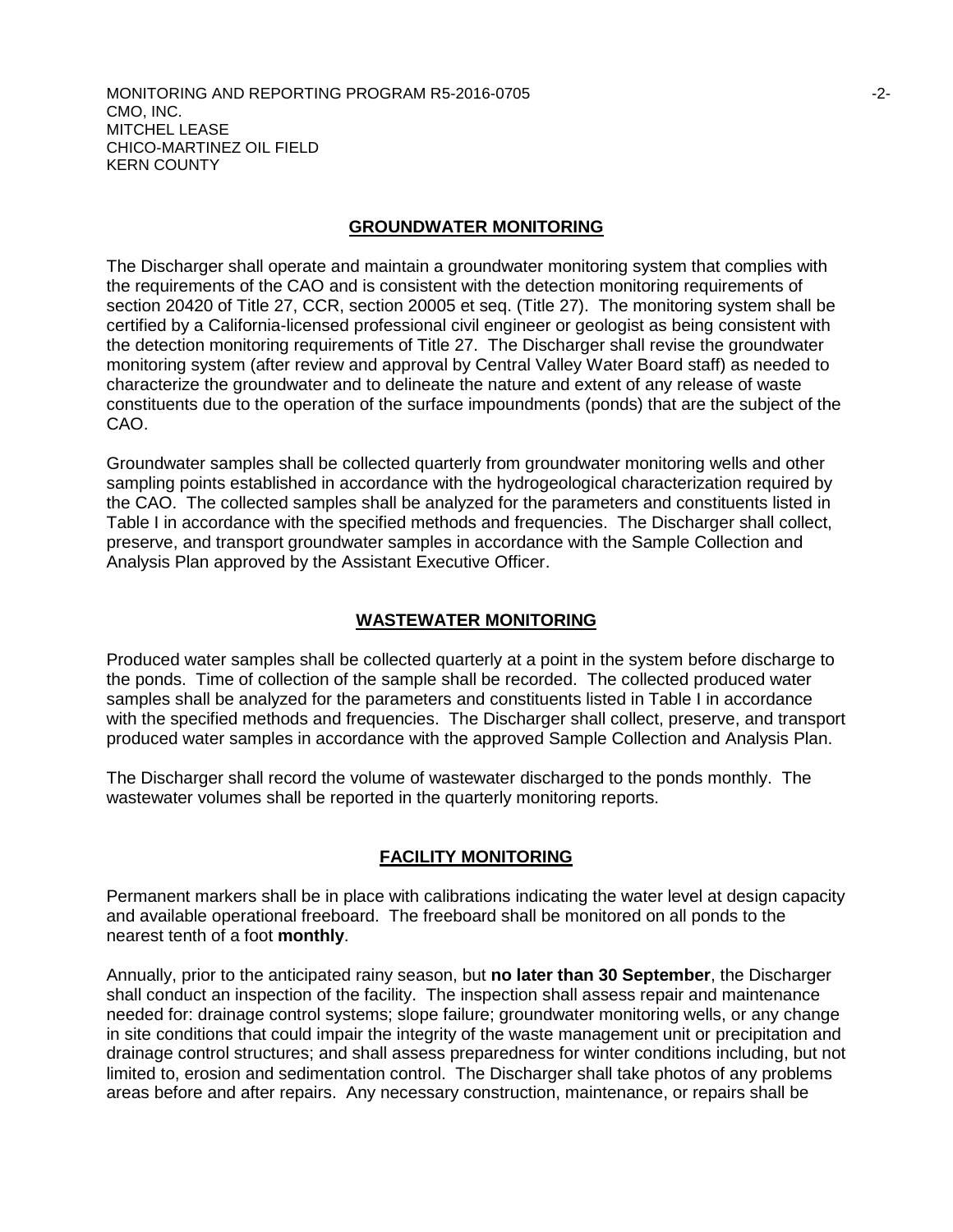MONITORING AND REPORTING PROGRAM R5-2016-0705 **FINDING** 13-3-CMO, INC. MITCHEL LEASE CHICO-MARTINEZ OIL FIELD KERN COUNTY

### **completed by 31 October**. Annual facility inspection reporting shall be **submitted by 30 November**.

The Discharger shall inspect all precipitation, diversion, and drainage facilities for damage **within 7 days** following major storm events (e.g., a storm that causes continual runoff for at least one hour) capable of causing flooding, damage, or significant erosion. The Discharger shall take photos of any problem areas before and after repairs. Necessary repairs shall be completed **within 30 days** of the inspection. Notification and reporting requirements for major storm events shall be conducted as required in Reporting Requirements 2. of this MRP.

The Discharger shall monitor and record on-site rainfall data using an automated rainfall gauge. Data shall be used in establishing the severity of storm events and wet seasons for comparison with design parameters used for waste management unit design and conveyance and drainage design. Daily data and on-site observation shall be used for establishing the need for inspection and repairs after major storm events. Rainfall data shall be reported in the quarterly monitoring reports, as required by this MRP.

# **REPORTING REQUIREMENTS**

- 1. The Discharger shall report all monitoring data and information as specified herein. Reports that do not comply with the required format will be **REJECTED** and the Discharger shall be deemed to be in noncompliance with this Monitoring and Reporting Program.
- 2. Quarterly groundwater and wastewater monitoring and remediation system reports shall be submitted to the Central Valley Water Board according to the schedule below.

| <b>Monitoring Period</b> | <b>Report Due</b> |
|--------------------------|-------------------|
| January - March          | April 30          |
| April – June             | July 31           |
| July - September         | October 31        |
| October - December       | January 31        |

Each quarterly report shall include the following minimum information:

- (a) a description and discussion of the sampling event and results, including trends in the concentrations of waste constituents and groundwater elevations in the wells. If there are any deficiencies during the sampling event or if impacts to groundwater extend beyond recent historical boundaries, the report shall include an explanation and/or evaluation and propose options for addressing or correcting the deficiencies;
- (b) field logs that contain, at a minimum, water quality parameters measured before, during, and after purging, method of purging, depth of water, volume of water purged, etc.;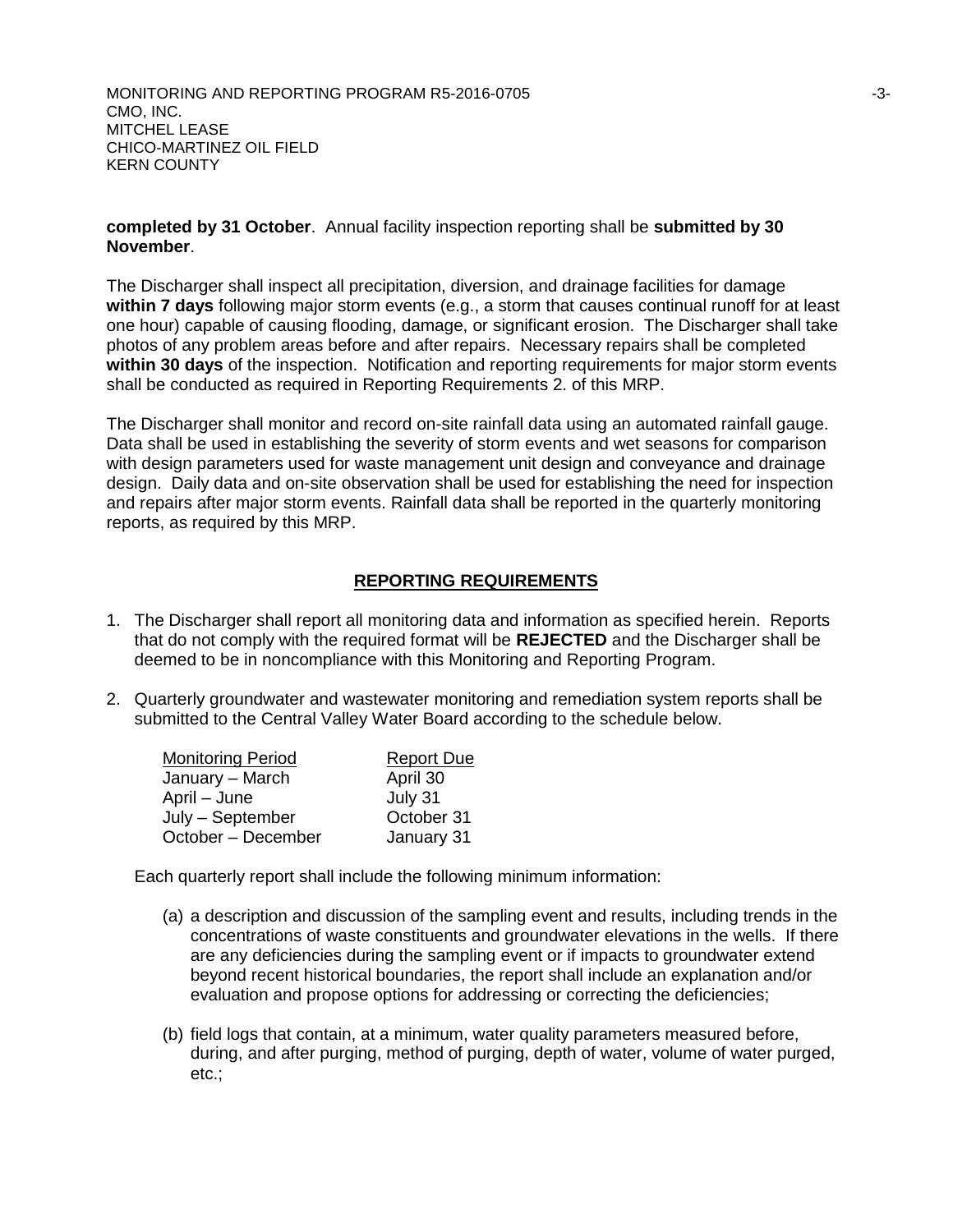- (c) groundwater contour maps for all groundwater zones, if applicable;
- (d) waste constituent isoconcentration maps for all groundwater zones, if applicable;
- (e) a table showing well construction details that shall include, at a minimum, well number, groundwater zone being monitored, measuring point elevation, depth to top and bottom of screen, water level elevation, and depth to water;
- (f) cumulative data tables containing all historical water quality analytical results and depth to groundwater;
- (g) a copy of all laboratory analytical data reports;
- (h) results of any monitoring done more frequently than required at the locations specified in this Monitoring and Reporting Program or at other locations at the site shall be reported to the Central Valley Water Board;
- (i) a summary of any spills/releases that occurred during the quarter and tasks undertaken in response to the spills/releases;
- (j) an update and status on each of the outstanding tasks required by the CAO or Assistant Executive Officer;
- (k) a map showing all wells on the facility and the location of wastewater sampling;
- 3. In reporting the monitoring data, the Discharger shall arrange the data in tabular form so that the date, the constituents, and the concentrations are readily discernible. The data shall be summarized to demonstrate compliance with the requirements. All data shall be submitted in an electronic form acceptable to the Assistant Executive Officer.
- 4. Each quarterly monitoring report shall be submitted as a single document and contain all monitoring data collected at the site including all information cited in the above sections. A hard copy of all required reports or responses shall be submitted by the due date unless otherwise arranged with Central Valley Water Board staff.
- 5. The Discharger shall submit an **annual report by 31 January** of each year for the preceding year. The report can be combined with the Discharger's fourth quarter monitoring report. The report shall contain:
	- (a) Both tabular and graphical summaries of all data obtained during the year;
	- (b) An in-depth evaluation of groundwater conditions at the site including short and longterm trends of the constituents of concern in each area of the site;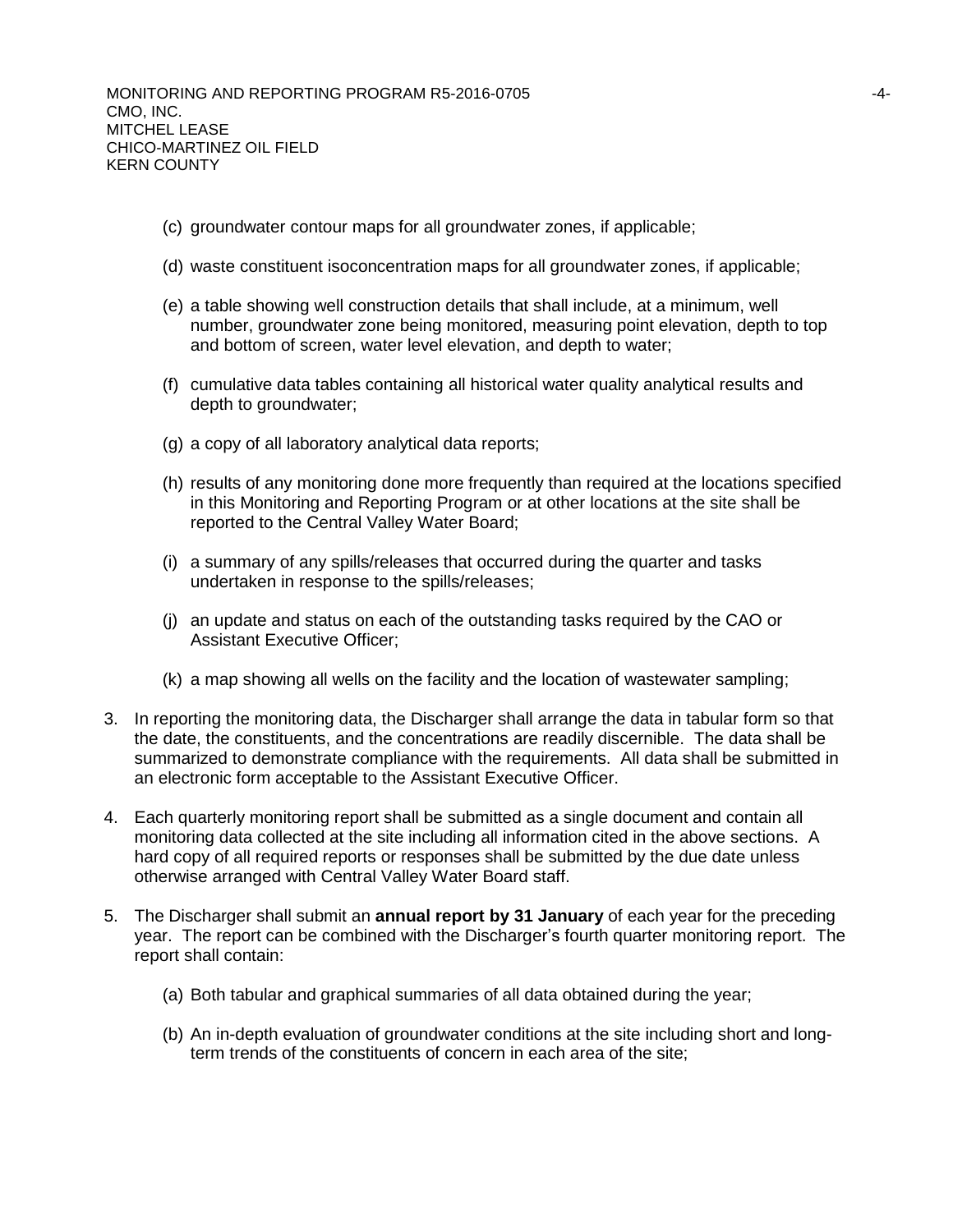- (c) An evaluation of the effectiveness of the groundwater monitoring network in delineating the lateral and vertical extent of impacts to groundwater in all affected areas of the site. This needs to include an identification of any data gaps and potential deficiencies in the monitoring system or reporting program. The report shall include recommendations to address any deficiencies in the monitoring and report program;
- (d) An evaluation of the effectiveness of each of the remediation systems. The evaluation shall include the effectiveness of the systems in remediating impacted groundwater and each of the source areas or suspected source areas. The report shall include recommendations for improving or expanding the systems, if necessary;
- (e) A summary of the performance of each remediation system including the amount and percentage of operating and downtime, and the amount of petroleum hydrocarbons removed, if applicable; and
- (f) A summary of all spills/releases, if any, that occurred during the year, tasks undertaken in response to the spills, the results of the tasks undertaken.
- 6. The Discharger may request that the Assistant Executive Officer change the monitoring frequency or constituents of concern after the first year of monitoring. The request needs to include a demonstration that adequate data has been collected to determine background groundwater conditions and a justification for the change.
- 7. The Discharger shall maintain a data base containing historical and current monitoring data in an electronic form acceptable to the Assistant Executive Officer. The data base shall be updated quarterly and provided to the Central Valley Water Board in electronic format.
- 8. The Discharger shall submit electronic copies of all work plans, reports, analytical results, and groundwater elevation data over the Internet to the State Water Board Geographic Environmental Information Management System database (GeoTracker) at *[http://GeoTracker.swrcb.ca.gov](http://geotracker.swrcb.ca.gov/)*. Electronic submittals shall comply with GeoTracker standards and procedures, as specified on the State Water Board's web site. Uploads to GeoTracker shall be completed on or prior to the due date. In addition, a hardcopy of each document shall be submitted to:

California Regional Water Quality Control Board Central Valley Region 1685 E Street, Suite 200 Fresno, CA 93706 Attn: Ronald E. Holcomb

GeoTracker Site Global ID: L10004438026 **(CHICO-MARTINEZ, MITCHEL LEASE)**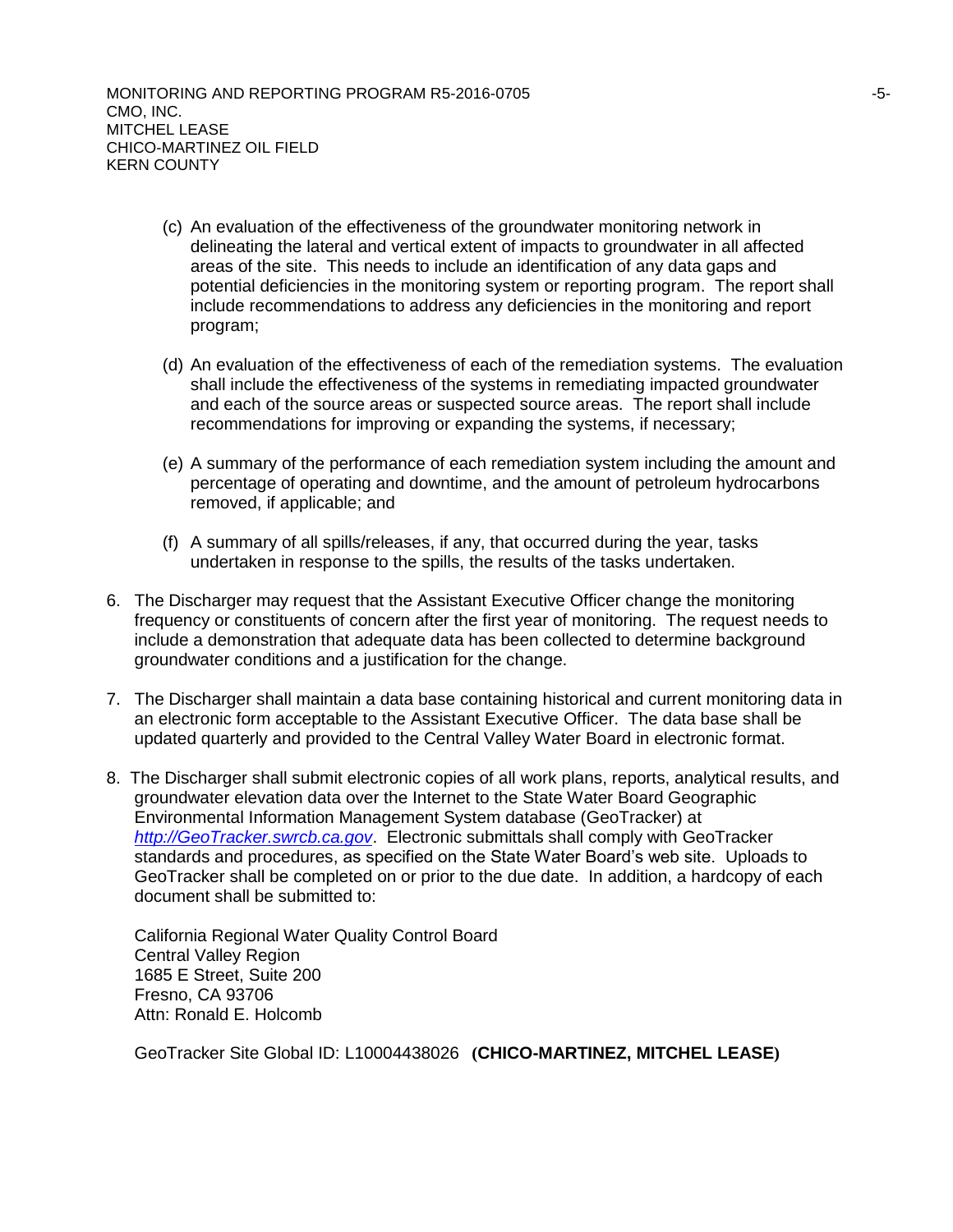MONITORING AND REPORTING PROGRAM R5-2016-0705 CMO, INC. MITCHEL LEASE CHICO-MARTINEZ OIL FIELD KERN COUNTY

i~'j  $\Box$ 

9. A transmittal letter explaining the essential points shall accompany each report. At a minimum, the transmittal letter shall identify any violations found since the last report was submitted, and if the violations were corrected. If no violations have, occurred since the last submittal, this shall be stated in the transmittal letter. The transmittal letter shall also state that a discussion of any violations found since the last report was submitted, and, a description of the actions taken or planned for correcting those violations, including any references to previously submitted time schedules, is contained in the accompanying report. The transmittal letter shall contain a statement identical to that required by the GAO by the Discharger, or the Discharger's authorized agent, under penalty of perjury, that to the best of the signer's knowledge the report is true, accurate, and complete.

The Discharger shall implement the above monitoring program on the effective date of this Program. The contract of the contract of the contract of the contract of the contract of the contract of the contract of the contract of the contract of the contract of the contract of the contract of the contract of the c

*wDal* Ham *r (/-u.r* - Ordered by: \_\_\_\_\_\_\_\_\_\_\_\_\_\_\_\_\_\_ \_

RODGERS, Assistant Executive Officer

 $\frac{11}{\sqrt{2016}}$ 

-6-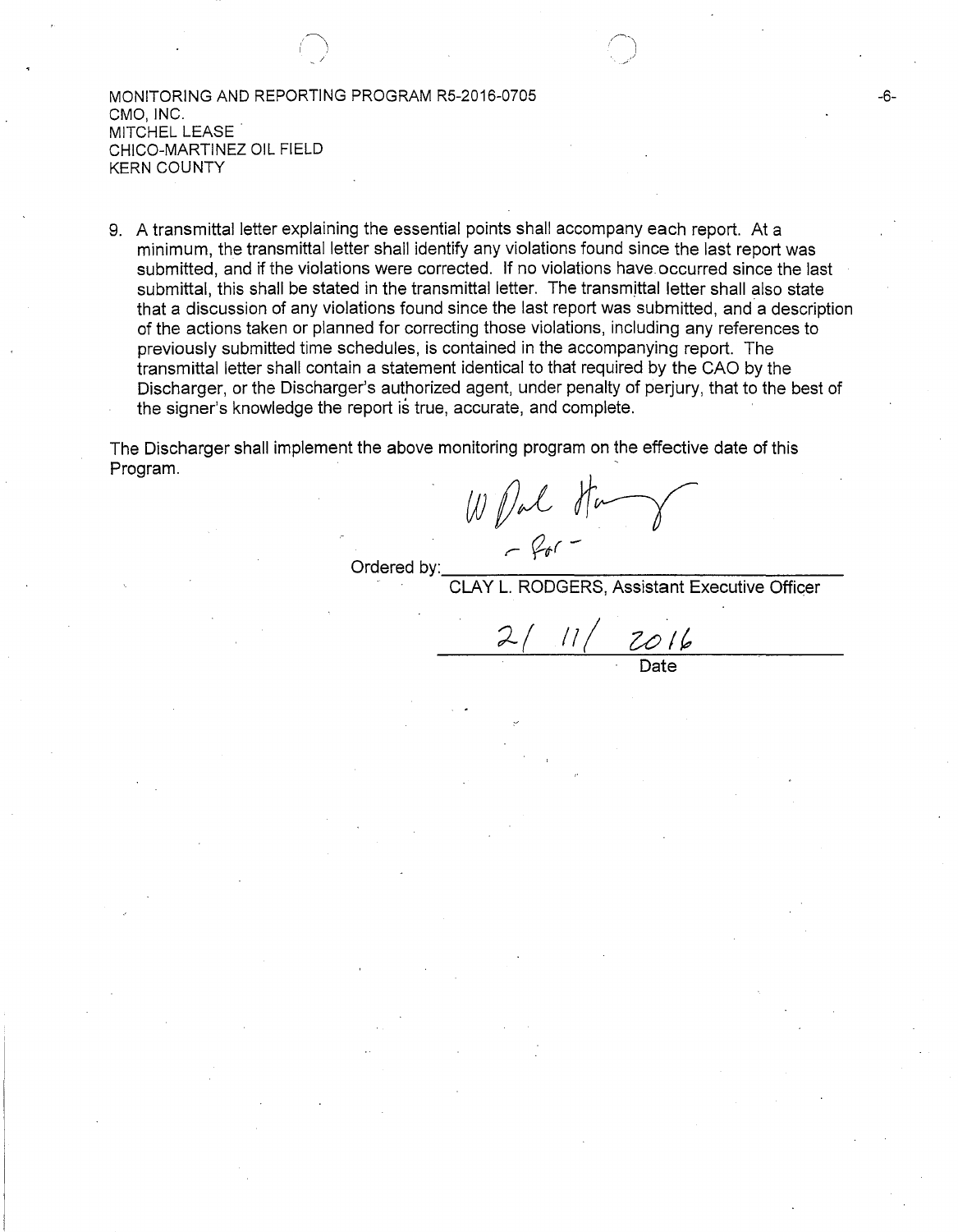| Table 1 - Wastewater and Groundwater Monitoring                                                                                                                                                                                                                           |                                                                                      |                                                                                                                                             |                                                                                                 |                                                                                                                                             |  |
|---------------------------------------------------------------------------------------------------------------------------------------------------------------------------------------------------------------------------------------------------------------------------|--------------------------------------------------------------------------------------|---------------------------------------------------------------------------------------------------------------------------------------------|-------------------------------------------------------------------------------------------------|---------------------------------------------------------------------------------------------------------------------------------------------|--|
| <b>Parameters</b>                                                                                                                                                                                                                                                         | <b>Units</b>                                                                         | <b>Monitoring</b><br><b>Frequency</b>                                                                                                       | <b>US EPA</b><br>or other<br><b>Method</b>                                                      | <b>Reporting</b><br><u>Frequency</u>                                                                                                        |  |
| <b>Groundwater Elevation</b>                                                                                                                                                                                                                                              | feet &<br>hundredths,<br>MSL <sup>1</sup>                                            | Quarterly                                                                                                                                   |                                                                                                 | Quarterly                                                                                                                                   |  |
| <b>Field Parameters</b>                                                                                                                                                                                                                                                   |                                                                                      |                                                                                                                                             |                                                                                                 |                                                                                                                                             |  |
| Temperature<br><b>Electrical Conductivity</b><br>pH                                                                                                                                                                                                                       | $^{\circ}$ F <sup>2</sup><br>$\mu$ mhos/cm <sup>3</sup><br>pH units                  | Quarterly<br>Quarterly<br>Quarterly                                                                                                         |                                                                                                 | Quarterly<br>Quarterly<br>Quarterly                                                                                                         |  |
| <b>Monitoring Parameters</b>                                                                                                                                                                                                                                              |                                                                                      |                                                                                                                                             |                                                                                                 |                                                                                                                                             |  |
| <b>Total Dissolved Solids (TDS)</b><br><b>Electrical Conductivity</b><br>Boron, dissolved                                                                                                                                                                                 | mg/L <sup>4</sup><br>umhos/cm<br>mg/L                                                | Quarterly<br>Quarterly<br>Quarterly                                                                                                         | 160.1<br>120.1<br>6010B                                                                         | Quarterly<br>Quarterly<br>Quarterly                                                                                                         |  |
| <b>Oil Production and Process</b><br><b>Chemicals and Additives</b> <sup>5</sup>                                                                                                                                                                                          | $\mu$ g/L                                                                            | Quarterly                                                                                                                                   | As Appropriate <sup>6</sup>                                                                     | Quarterly                                                                                                                                   |  |
| <b>Standard Minerals</b>                                                                                                                                                                                                                                                  |                                                                                      |                                                                                                                                             |                                                                                                 |                                                                                                                                             |  |
| Alkalinity as CaCO3<br><b>Bicarbonate Alkalinity as CaCO3</b><br>Carbonate Alkalinity as CaCO3<br>Hydroxide Alkalinity as CaCO3<br>Sulfate, dissolved<br>Nitrate-N, dissolved<br>Calcium, dissolved<br>Magnesium, dissolved<br>Sodium, dissolved<br>Potassium<br>Chloride | mg/L<br>mg/L<br>mg/L<br>mg/L<br>mg/L<br>mg/L<br>mg/L<br>mg/L<br>mg/L<br>mg/L<br>mg/L | Quarterly<br>Quarterly<br>Quarterly<br>Quarterly<br>Quarterly<br>Quarterly<br>Quarterly<br>Quarterly<br>Quarterly<br>Quarterly<br>Quarterly | 310.1<br>310.1<br>310.1<br>310.1<br>300.0<br>300.0<br>6010B<br>6010B<br>6010B<br>6010B<br>300.0 | Quarterly<br>Quarterly<br>Quarterly<br>Quarterly<br>Quarterly<br>Quarterly<br>Quarterly<br>Quarterly<br>Quarterly<br>Quarterly<br>Quarterly |  |
| $PAHS^7$                                                                                                                                                                                                                                                                  | $\mu$ g/L $^8$                                                                       | Quarterly                                                                                                                                   | 8270                                                                                            | Quarterly                                                                                                                                   |  |
| <b>Total Petroleum Hydrocarbons</b><br><u>(TPH)</u>                                                                                                                                                                                                                       | $\mu$ g/L                                                                            | Quarterly                                                                                                                                   | 418.1                                                                                           | Quarterly                                                                                                                                   |  |
| <b>Volatile Organic Compounds</b><br><b>Full Scan</b>                                                                                                                                                                                                                     | $\mu$ g/L                                                                            | Quarterly                                                                                                                                   | 8260B                                                                                           | Quarterly                                                                                                                                   |  |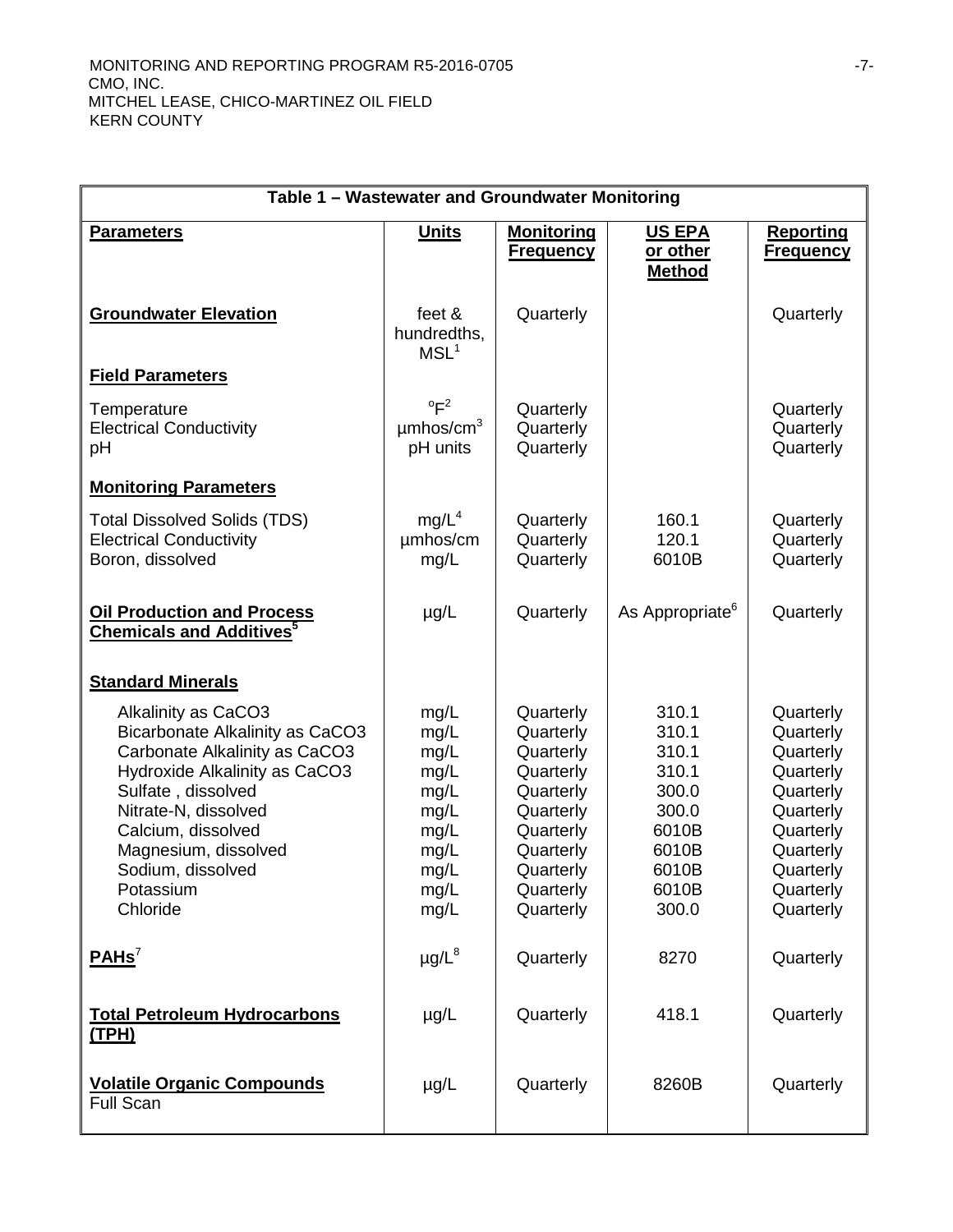| Table 1 - Wastewater and Groundwater Monitoring                                                               |                                  |                                                  |                                                     |                                                  |
|---------------------------------------------------------------------------------------------------------------|----------------------------------|--------------------------------------------------|-----------------------------------------------------|--------------------------------------------------|
| <b>Parameters</b>                                                                                             | <b>Units</b>                     | <u>Monitoring</u><br><b>Frequency</b>            | <b>US EPA</b><br>or other<br><b>Method</b>          | <b>Reporting</b><br><b>Frequency</b>             |
| <b>Stable Isotopes</b><br>Oxygen $(^{18}O)$<br>Deuterium (Hydrogen 2, <sup>2</sup> H, or D)                   | $pCi/L^9$<br>pCi/L               | Quarterly<br>Quarterly                           | 900.0<br>900.0                                      | Quarterly<br>Quarterly                           |
| Radionuclides<br>Radium-226<br>Radium-228<br>Gross Alpha particle<br>(excluding radon and uranium)<br>Uranium | pCi/L<br>pCi/L<br>pCi/L<br>pCi/L | Quarterly<br>Quarterly<br>Quarterly<br>Quarterly | $SM^{10}$ 7500-Ra<br>SM 7500-Ra<br>SM 7110<br>200.8 | Quarterly<br>Quarterly<br>Quarterly<br>Quarterly |
| <b>Constituents of Concern</b>                                                                                |                                  |                                                  |                                                     |                                                  |
| Lithium                                                                                                       | mg/L                             | Quarterly                                        | 200.7                                               | Quarterly                                        |
| Strontium                                                                                                     | mg/L                             | Quarterly                                        | 200.7                                               | Quarterly                                        |
| Iron<br>Manganese                                                                                             | mg/L<br>mg/L                     | Quarterly<br>Quarterly                           | 200.8<br>200.8                                      | Quarterly<br>Quarterly                           |
| Antimony                                                                                                      | mg/L                             | Quarterly                                        | 200.8                                               | Quarterly                                        |
| Arsenic                                                                                                       | mg/L                             | Quarterly                                        | 200.8                                               | Quarterly                                        |
| <b>Barium</b>                                                                                                 | mg/L                             | Quarterly                                        | 200.8                                               | Quarterly                                        |
| Beryllium                                                                                                     | mg/L                             | Quarterly                                        | 200.8                                               | Quarterly                                        |
| Cadmium                                                                                                       | mg/L                             | Quarterly                                        | 200.8                                               | Quarterly                                        |
| Chromium (total)                                                                                              | mg/L                             | Quarterly                                        | 200.8                                               | Quarterly                                        |
| Chromium (hexavalent)                                                                                         | mg/L                             | Quarterly                                        | 7196A                                               | Quarterly                                        |
| Cobalt                                                                                                        | mg/L                             | Quarterly                                        | 200.8                                               | Quarterly                                        |
| Copper                                                                                                        | mg/L                             | Quarterly                                        | 200.8                                               | Quarterly                                        |
| Lead                                                                                                          | mg/L                             | Quarterly                                        | 200.8                                               | Quarterly                                        |
| Mercury                                                                                                       | mg/L                             | Quarterly                                        | 7470A                                               | Quarterly                                        |